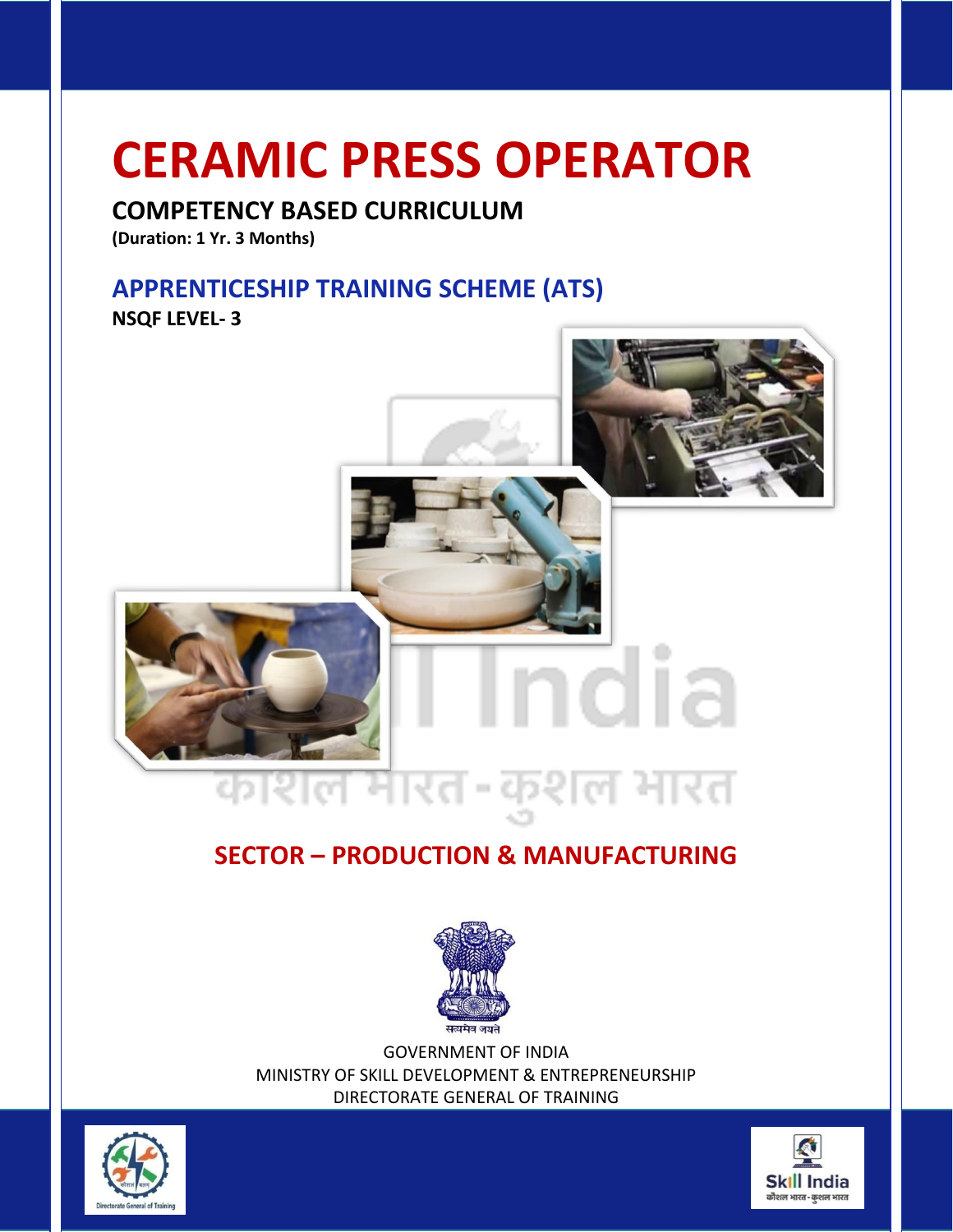# **CERAMIC PRESS OPERATOR**

**(Revised in 2018)**

# **APPRENTICESHIP TRAINING SCHEME (ATS)**

**NSQF LEVEL - 3**

# Skill India कौशल भारत-कुशल भारत

Developed By

Ministry of Skill Development and Entrepreneurship Directorate General of Training **CENTRAL STAFF TRAINING AND RESEARCH INSTITUTE** EN-81, Sector-V, Salt Lake City, Kolkata – 700 091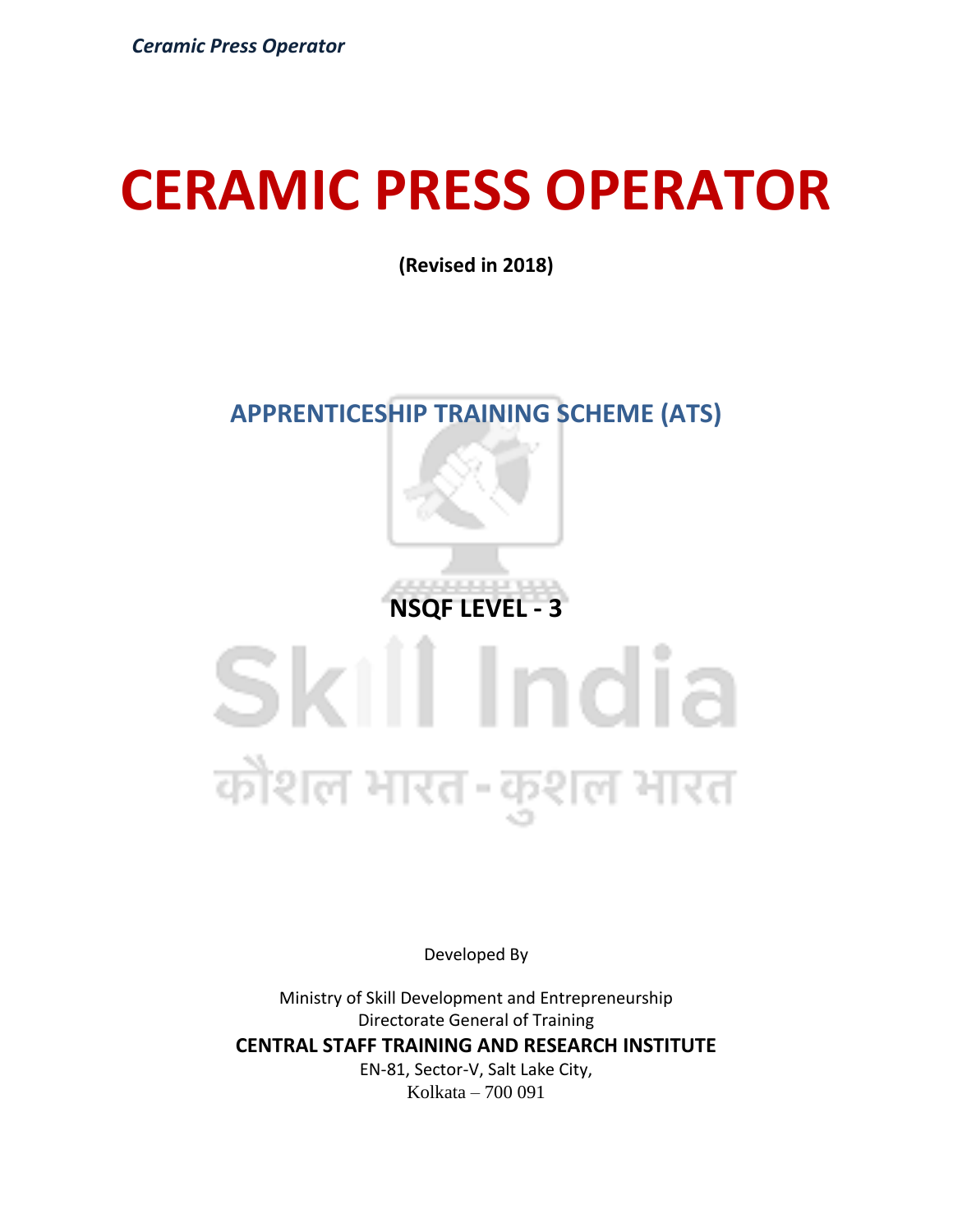# **ACKNOWLEDGEMENT**

The DGT sincerely express appreciation for the contribution of the Industry, State Directorate, Trade Experts and all others who contributed in revising the curriculum. Special acknowledgement to the following industries/organizations who have contributed valuable inputs in revising the curricula through their expert members:

- 1. Larsen & Turbo, Mumbai.
- 2. BHEL, Noida.

Special acknowledgement is extended by DGT to the following expert members who had contributed immensely in this curriculum.

**Co-ordinator for the course:** Shri. Nirmalya Nath., ADT, CSTARI, Kolkata

| SI.<br>No. | <b>Name &amp; Designation</b><br>Sh./Mr./Ms. | <b>Organization</b> | <b>Expert Group</b><br><b>Designation</b> |
|------------|----------------------------------------------|---------------------|-------------------------------------------|
| 1.         | Dr. Krishan Sivaraman                        | L&T-HE Powai        | Expert                                    |
| 2.         | M. Thamizharasan, JDT                        | CSTARI, Kolkata     | Expert                                    |
| 3.         | N. Nath, ADT                                 | CSTARI, Kolkata     | Expert                                    |
| 4.         | D.S. Meena T.O.                              | ATI, Kanpur         | Expert                                    |

Skill India

कौशल भारत-कुशल भारत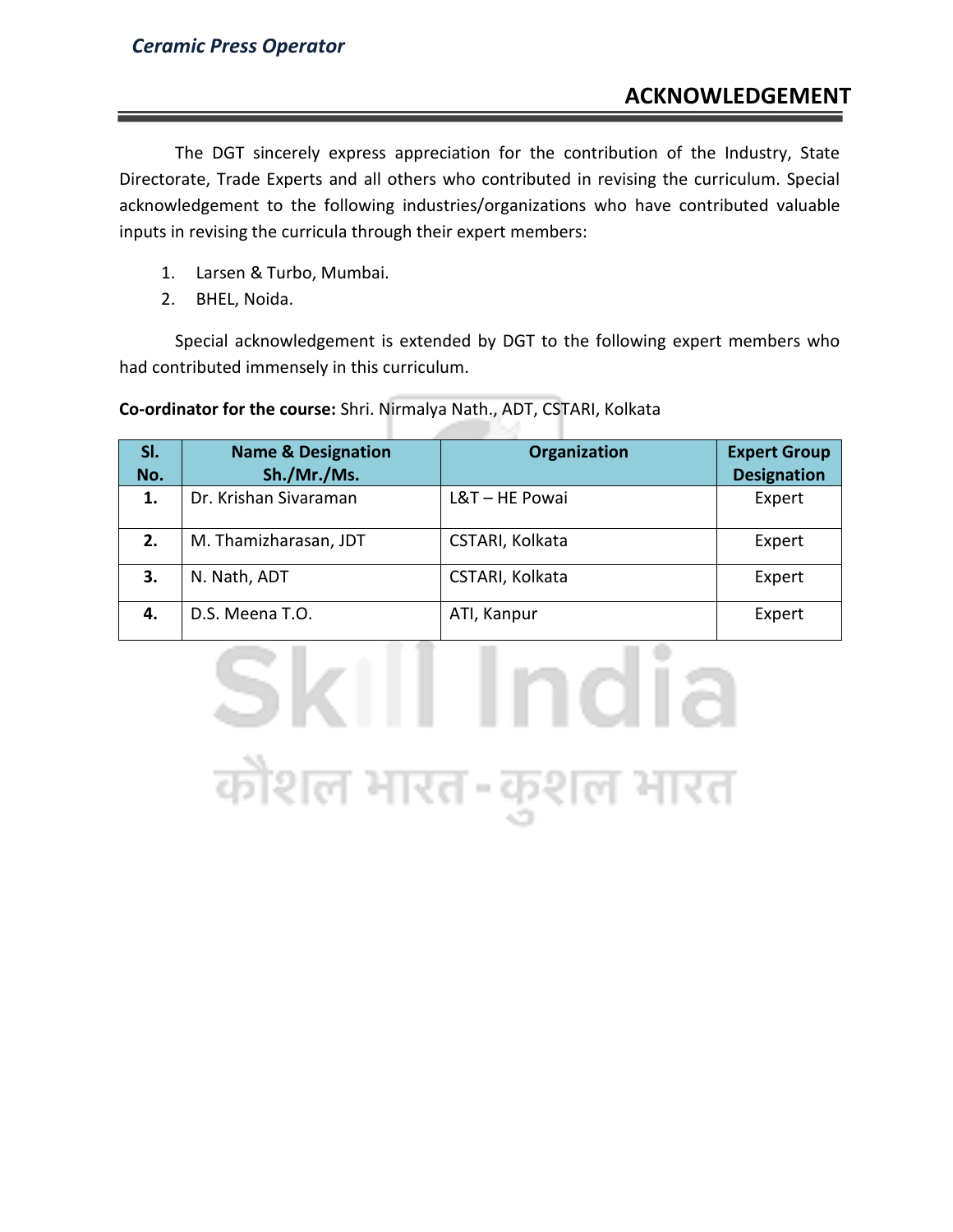| SI.<br>No. | <b>Topics</b>                                               | Page No.  |
|------------|-------------------------------------------------------------|-----------|
| 1.         | Background                                                  | $1 - 2$   |
| 2.         | <b>Training System</b>                                      | $3 - 7$   |
| 3.         | <b>Job Role</b>                                             | 8         |
| 4.         | NSQF Level Compliance                                       | 9         |
| 5.         | <b>General Information</b>                                  | 10        |
| 6.         | Learning Outcome                                            | $11 - 12$ |
| 7.         | Learning Outcome with Assessment Criteria                   | 13-14     |
| 8.         | Syllabus                                                    | $15 - 16$ |
| 9.         | Syllabus - Core Skill                                       | 17-20     |
|            | 9.1 Core Skill - Employability Skill                        |           |
| 10.        | Details of Competencies (On-Job Training)                   | 21        |
| 11.        | List of Trade Tools & Equipment Basic Training - Annexure I | $22 - 25$ |
| 12.        | Format for Internal Assessment - Annexure II                | 26        |

المحالة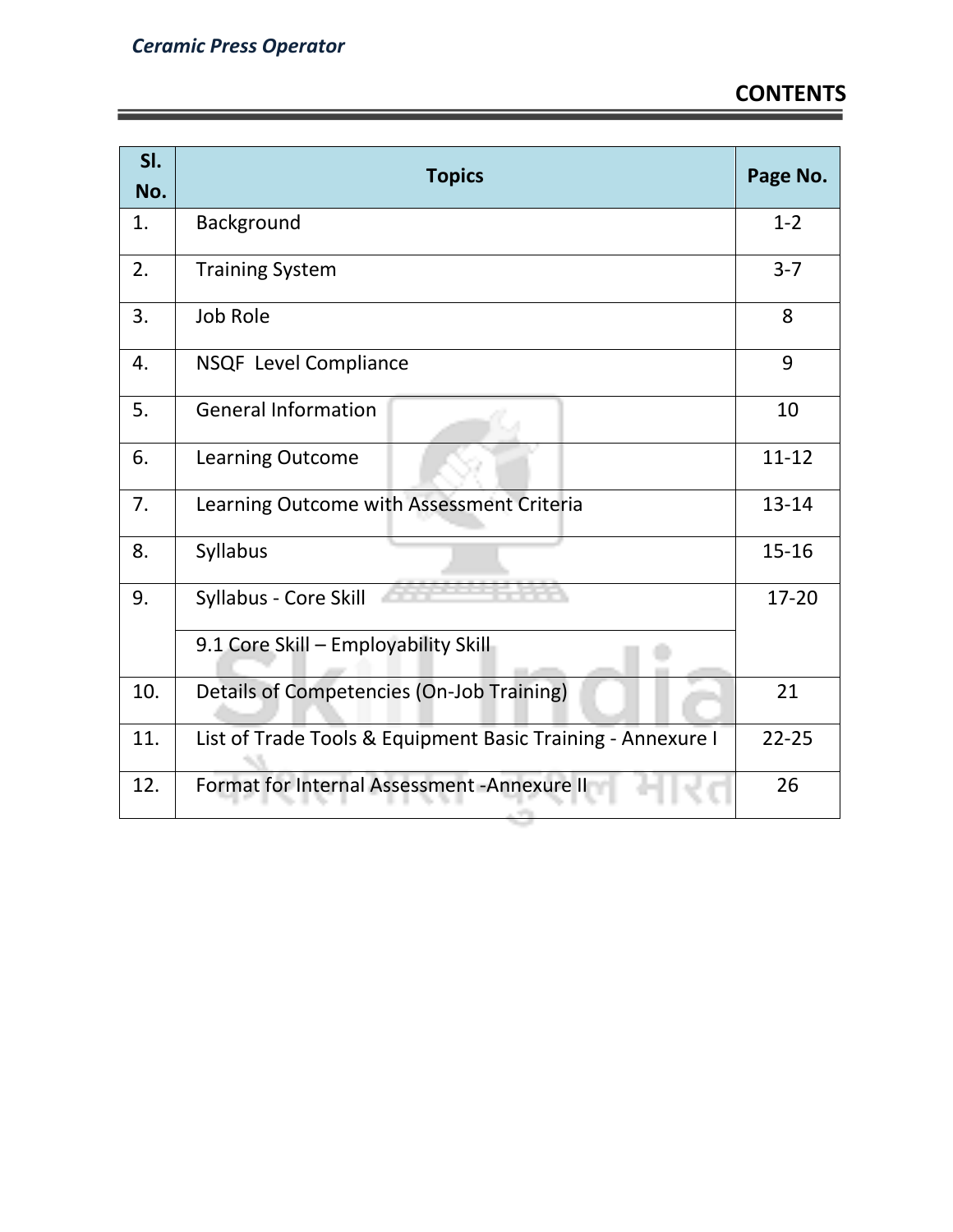### **1.1 Apprenticeship Training Scheme under Apprentice Act 1961**

The Apprentices Act, 1961 was enacted with the objective of regulating the programme of training of apprentices in the industry by utilizing the facilities available therein for imparting on-the-job training. The Act makes it obligatory for employers in specified industries to engage apprentices in designated trades to impart Apprenticeship Training on the job in industry to school leavers and person having National Trade Certificate(ITI pass-outs) issued by National Council for Vocational Training (NCVT) to develop skilled manpower for the industry**.** There are four categories of apprentices namely**; trade apprentice, graduate, technician and technician (vocational) apprentices.** 

Qualifications and period of apprenticeship training of **trade apprentices** vary from trade to trade. The apprenticeship training for trade apprentices consists of basic training followed by practical training. At the end of the training, the apprentices are required to appear in a trade test conducted by NCVT and those successful in the trade tests are awarded the National Apprenticeship Certificate.

The period of apprenticeship training for graduate (engineers), technician (diploma holders and technician (vocational) apprentices is one year. Certificates are awarded on completion of training by the Department of Education, Ministry of Human Resource Development.

# **1.2 Changes in Industrial Scenario**

Recently we have seen huge changes in the Indian industry. The Indian Industry registered an impressive growth during the last decade and half. The number of industries in India have increased manifold in the last fifteen years especially in services and manufacturing sectors. It has been realized that India would become a prosperous and a modern state by raising skill levels, including by engaging a larger proportion of apprentices, will be critical to success; as will stronger collaboration between industry and the trainees to ensure the supply of skilled workforce and drive development through employment. Various initiatives to build up an adequate infrastructure for rapid industrialization and improve the industrial scenario in India have been taken.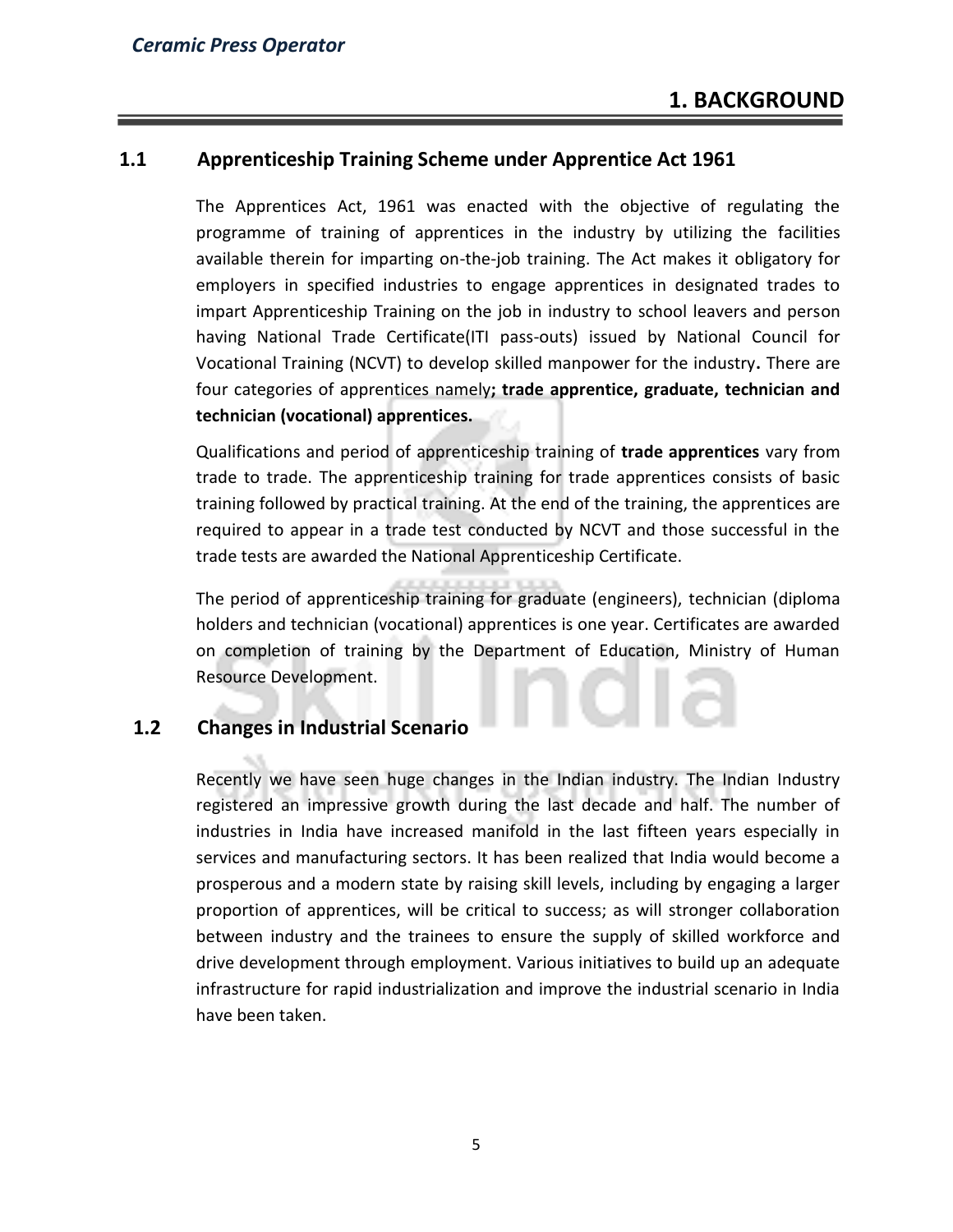# **1.3 Reformation**

The Apprentices Act, 1961 has been amended and brought into effect from 22<sup>nd</sup> December, 2014 to make it more responsive to industry and youth. Key amendments are as given below:

- Prescription of number of apprentices to be engaged at establishment level instead of trade-wise.
- Establishment can also engage apprentices in optional trades which are not designated, with the discretion of entry level qualification and syllabus.
- Scope has been extended also to non-engineering occupations.
- Establishments have been permitted to outsource basic training in an institute of their choice.
- The burden of compliance on industry has been reduced significantly.

,,,,,,,,,,,,

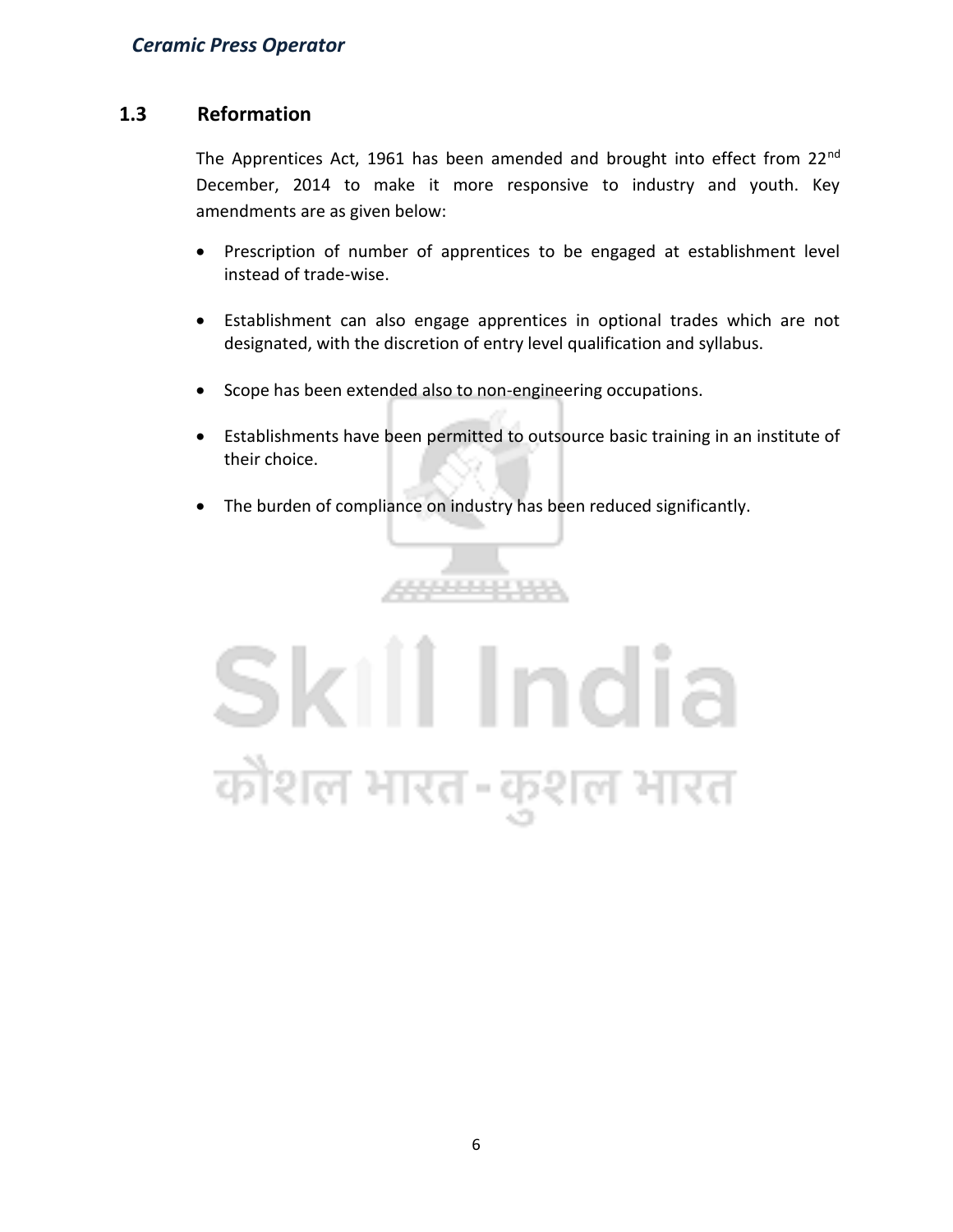### **2.1 GENERAL**

Directorate General of Training (DGT) under Ministry of Skill Development & Entrepreneurship offers range of vocational training courses catering to the need of different sectors of economy/ Labour market. The vocational training programmes are delivered under aegis of National Council of Vocational Training (NCVT). Craftsman Training Scheme (CTS) and Apprenticeship Training Scheme (ATS) are two pioneer programmes of NCVT for propagating vocational training.

CERAMIC PRESS OPERATOR trade under ATS is one of the most popular courses delivered nationwide through different industries. The course is of one year three months (01 Block of 15 months duration including basic training) duration. It mainly consists of Domain area and Core area. In the Domain area Trade Theory & Practical impart professional - skills and knowledge, while Core area - Employability Skills imparts requisite core skills & knowledge and life skills. After passing out the training programme, the trainee is being awarded National Apprenticeship Certificate (NAC) by NCVT having worldwide recognition.

#### **Broadly candidates need to demonstrate that they are able to:**

чикне

- Read & interpret technical parameters/document, plan and organize work processes, identify necessary materials and tools;
- Perform task with due consideration to safety rules, accident prevention regulations and environmental protection stipulations;
- Apply professional skill, knowledge, core skills & employability skills while performing jobs and solve problem during execution.
- Document the technical parameters related to the task undertaken.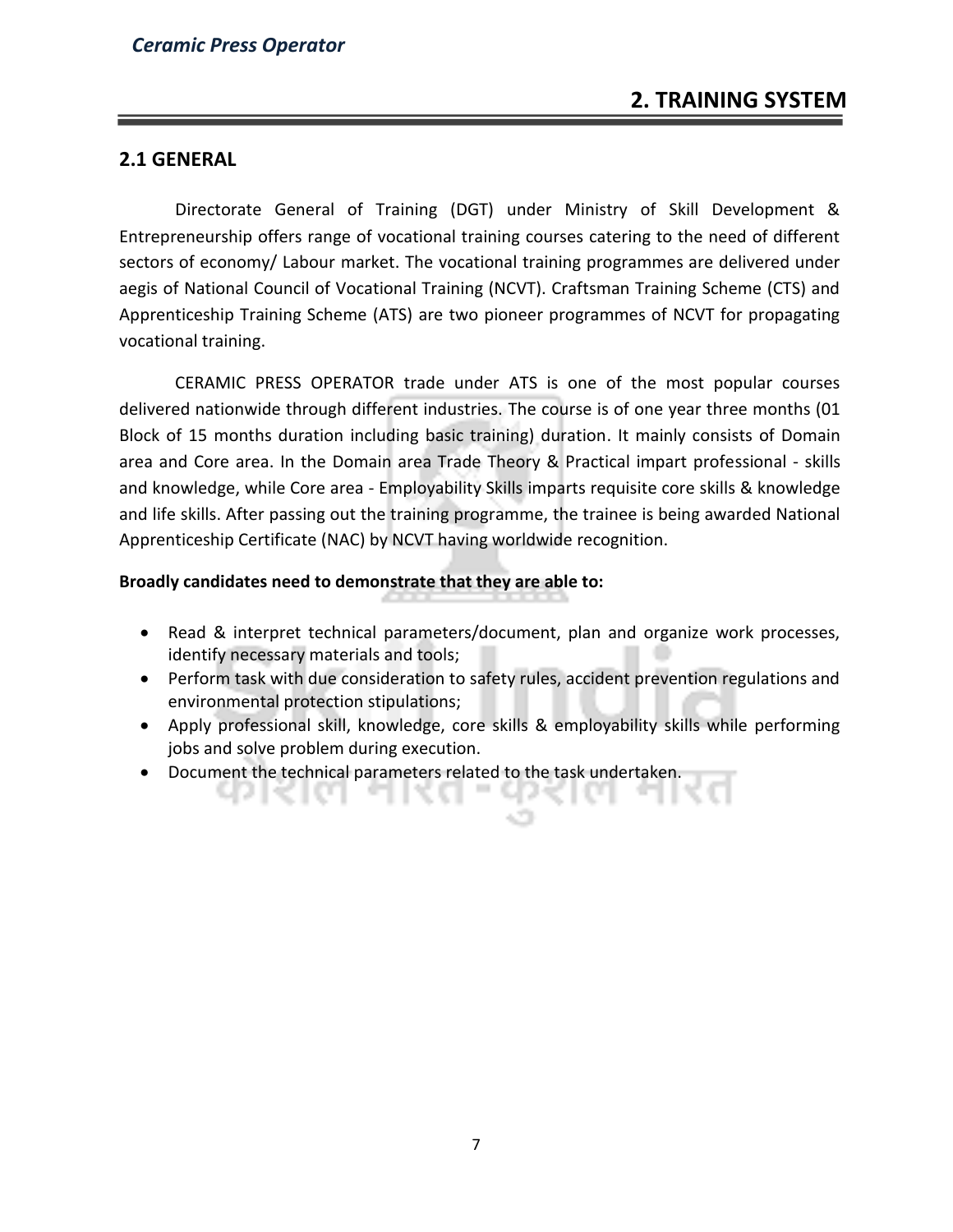# **2.2 CAREER PROGRESSION PATHWAYS**:

• Indicative pathways for vertical mobility.



# **2.3 COURSE STRUCTURE:**

Table below depicts the distribution of training hours across various course elements during a period of one year (*Basic Training and On-Job Training*): -

# **Total training duration details: -**

| <b>Time</b><br>(in months)                       | $1 - 3$ | $4 - 15$    |
|--------------------------------------------------|---------|-------------|
| <b>Basic Training</b>                            | Block-I | -----       |
| <b>Practical Training</b><br>(On - job training) | ----    | $Block - I$ |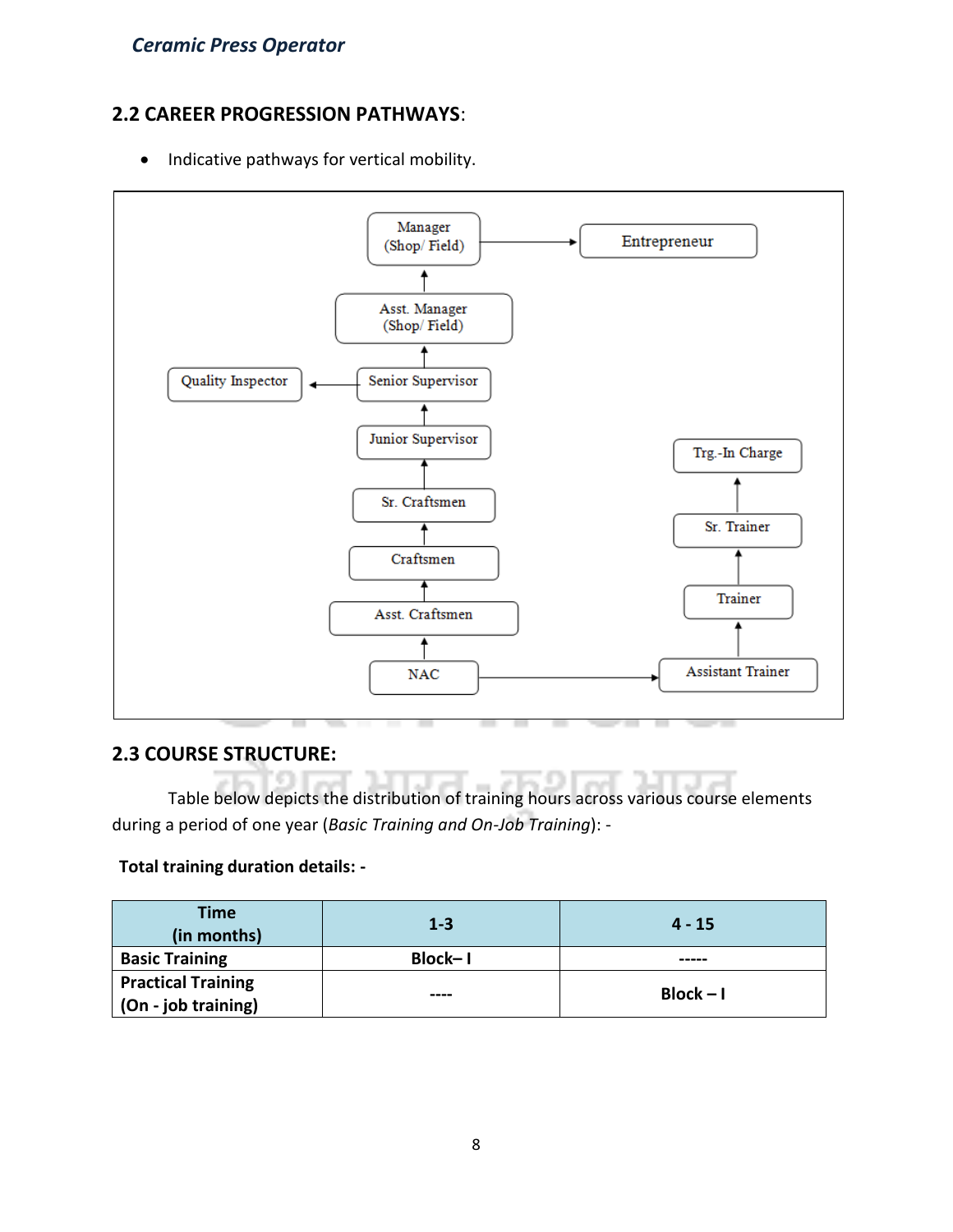#### **A. Basic Training**

For 02 yrs. Course (Non-Engg.):- **Total 03 months:** 03 months in 1styr.only For 01 yr. Course (Non-Engg):- **Total 03 months:** 03 months in 1st yr.

| Sl. No.       | <b>Course Element</b>                        | <b>Total Notional Training</b><br>Hours (For 01 yr. Course) |
|---------------|----------------------------------------------|-------------------------------------------------------------|
|               | Professional Skill (Trade Practical)         | 270                                                         |
| $\mathcal{P}$ | Professional Knowledge (Trade Theory)        | 120                                                         |
| 3             | <b>Employability Skills</b>                  | 110                                                         |
|               | <b>Total (including Internal Assessment)</b> | 500                                                         |

#### **B. On-Job Training:-**

For 01 yr. Course (Non-Engg.) :-( **Total 12 months**)

Notional Training Hours for On-Job Training: 2080 Hrs.

ARRESTS MADE BANK

#### **C. Total training hours:-**

| <b>Duration</b>                | <b>Basic Training</b> | <b>On-Job Training</b> | <b>Total</b> |
|--------------------------------|-----------------------|------------------------|--------------|
| For 02 yrs. Course (Non-Engg.) | 500 hrs.              | 3640 hrs.              | 4140 hrs.    |
| For 01 yr. Course (Non-Engg.)  | 500 hrs.              | 2080 hrs.              | 2580 hrs.    |

# **2.4 ASSESSMENT & CERTIFICATION:**

The trainee will be tested for his skill, knowledge and attitude during the period of course and at the end of the training programme as notified by Govt of India from time to time. The Employability skills will be tested in first two semesters only.

a) The **Internal assessment** during the period of training will be done by **Formative assessment method** by testing for assessment criteria listed against learning outcomes. The training institute have to maintain individual *trainee portfolio* as detailed in assessment guideline. The marks of internal assessment will be as per the template (Annexure – II).

b) The final assessment will be in the form of summative assessment method. The All India Trade Test for awarding NAC will be conducted by NCVT on completion of course as per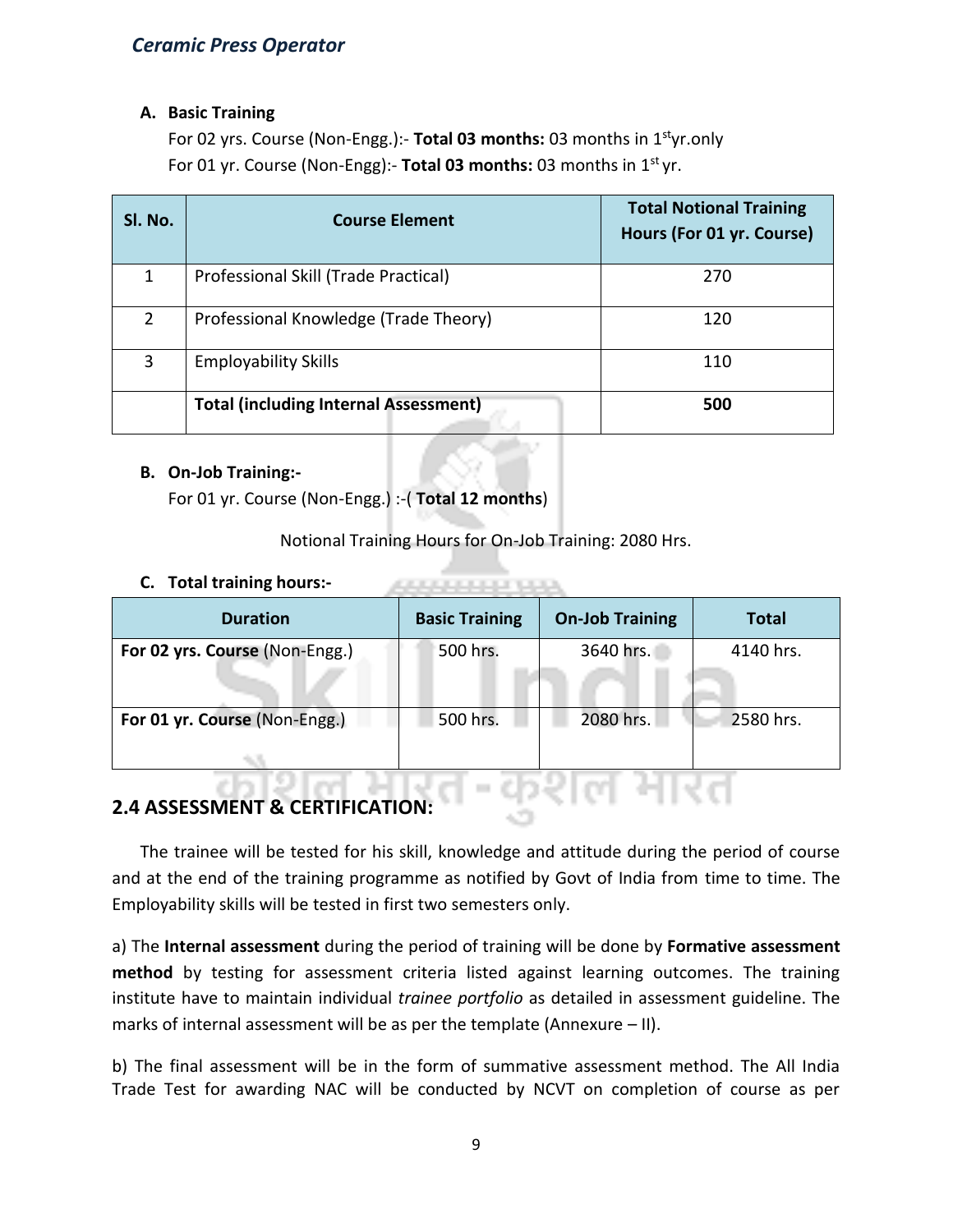guideline of Govt of India. The pattern and marking structure is being notified by govt of India from time to time. **The learning outcome and assessment criteria will be basis for setting question papers for final assessment. The examiner during final examination will also check**  individual trainee's profile as detailed in assessment guideline before giving marks for practical examination.

# **2.4.1 PASS REGULATION**

The minimum pass percent for Practical is 60% & minimum pass percent for Theory subjects 40%. The candidate pass in each subject conducted under all India trade test.

# **2.4.2 ASSESSMENT GUIDELINE**

Appropriate arrangements should be made to ensure that there will be no artificial barriers to assessment. The nature of special needs should be taken into account while undertaking assessment. Due consideration should be given while assessing for team work, avoidance/reduction of scrap/wastage and disposal of scarp/wastage as per procedure, behavioral attitude, sensitivity to environment and regularity in training. The sensitivity towards OSHE and self-learning attitude are to be considered while assessing competency.

Assessment will be evidence based comprising the following:

- Job carried out in labs/workshop
- Record book/ daily diary
- Answer sheet of assessment
- Viva-voce
- Progress chart
	- Attendance and punctuality
- **Assignment**
- Project work

Evidences of internal assessments are to be preserved until forthcoming semester examination for audit and verification by examination body. The following marking pattern to be adopted while assessing:

 $\epsilon$ 

ल मार

| <b>Performance Level</b>                                                                                                    | <b>Evidence</b>                                                                                    |
|-----------------------------------------------------------------------------------------------------------------------------|----------------------------------------------------------------------------------------------------|
| (a) Weightage in the range of 60 -75% to be allotted during assessment                                                      |                                                                                                    |
| performance in this grade, the<br>For<br>candidate with occasional guidance and<br>showing due regard for safety procedures | • Demonstration of good skill in the use of<br>hand tools, machine tools and workshop<br>equipment |
| and practices, has produced work which<br>demonstrates attainment of an acceptable                                          | • Below 70% tolerance dimension/accuracy<br>achieved while undertaking different work              |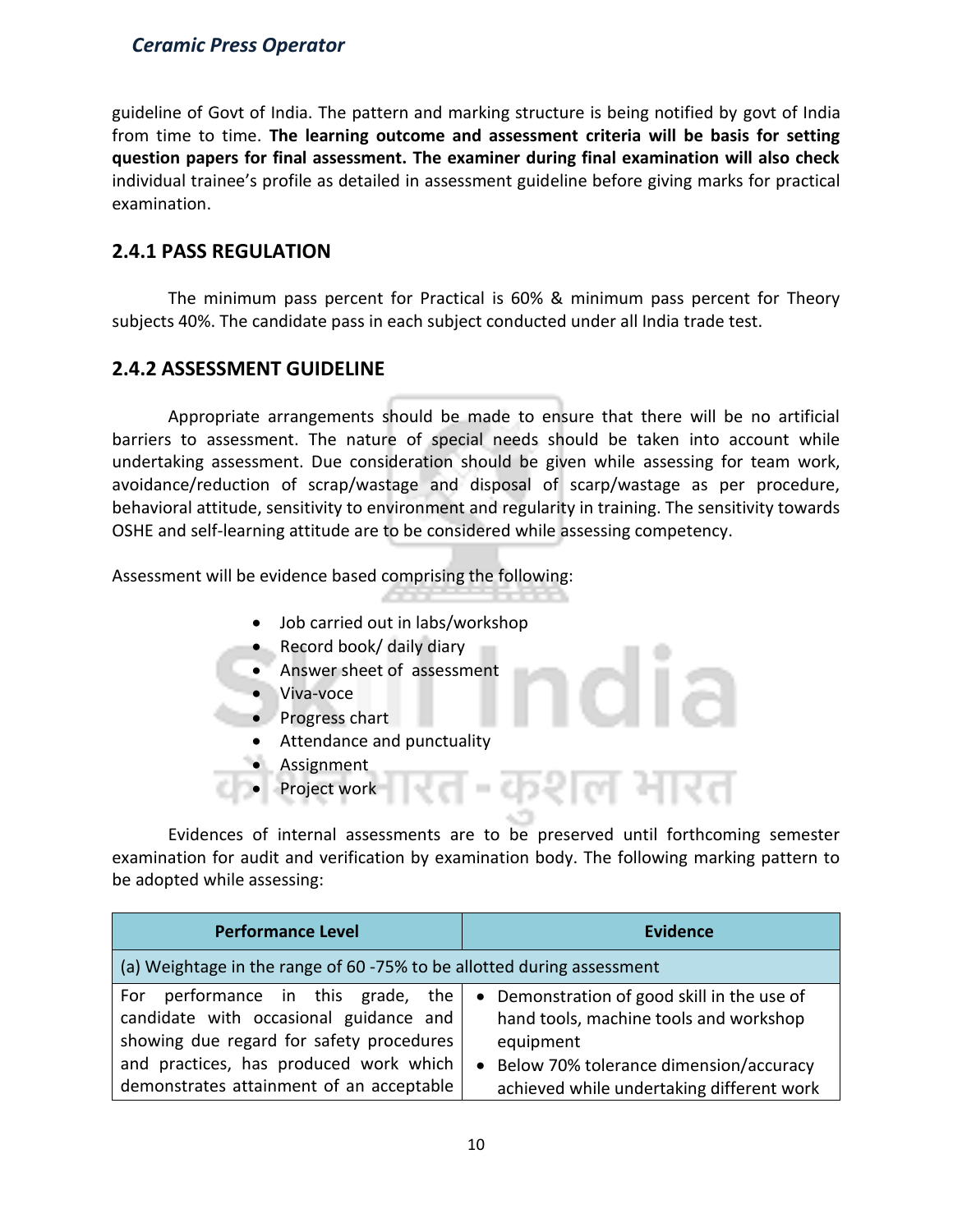| standard of craftsmanship.                                                                                                                                                                                                                                                                                 | with those demanded by the<br>component/job/set standards.<br>A fairly good level of neatness and<br>consistency in the finish<br>Occasional support in completing the<br>project/job.                                                                                                                                                                          |
|------------------------------------------------------------------------------------------------------------------------------------------------------------------------------------------------------------------------------------------------------------------------------------------------------------|-----------------------------------------------------------------------------------------------------------------------------------------------------------------------------------------------------------------------------------------------------------------------------------------------------------------------------------------------------------------|
| (b)Weightage in the range of above75% - 90% to be allotted during assessment                                                                                                                                                                                                                               |                                                                                                                                                                                                                                                                                                                                                                 |
| For this grade, the candidate, with little<br>guidance and showing due regard for safety<br>procedures and practices, has produced<br>work which demonstrates attainment of a<br>reasonable standard of craftsmanship.                                                                                     | Good skill levels in the use of hand tools,<br>machine tools and workshop equipment<br>70-80% tolerance dimension/accuracy<br>achieved while undertaking different work<br>with those demanded by the<br>component/job/set standards.<br>A good level of neatness and consistency in<br>the finish<br>Little support in completing the project/job              |
| (c) Weightage in the range of above 90% to be allotted during assessment                                                                                                                                                                                                                                   |                                                                                                                                                                                                                                                                                                                                                                 |
| in this<br>performance<br>grade, the<br>For<br>candidate, with minimal or no support in<br>organization and execution and with due<br>regard for safety procedures and practices,<br>has produced work which demonstrates<br>of.<br>attainment<br>high<br>standard<br>οf<br>$\mathsf{a}$<br>craftsmanship. | . High skill levels in the use of hand tools,<br>machine tools and workshop equipment<br>Above 80% tolerance dimension/accuracy<br>achieved while undertaking different work<br>with those demanded by the<br>component/job/set standards.<br>A high level of neatness and consistency in<br>the finish.<br>Minimal or no support in completing the<br>project. |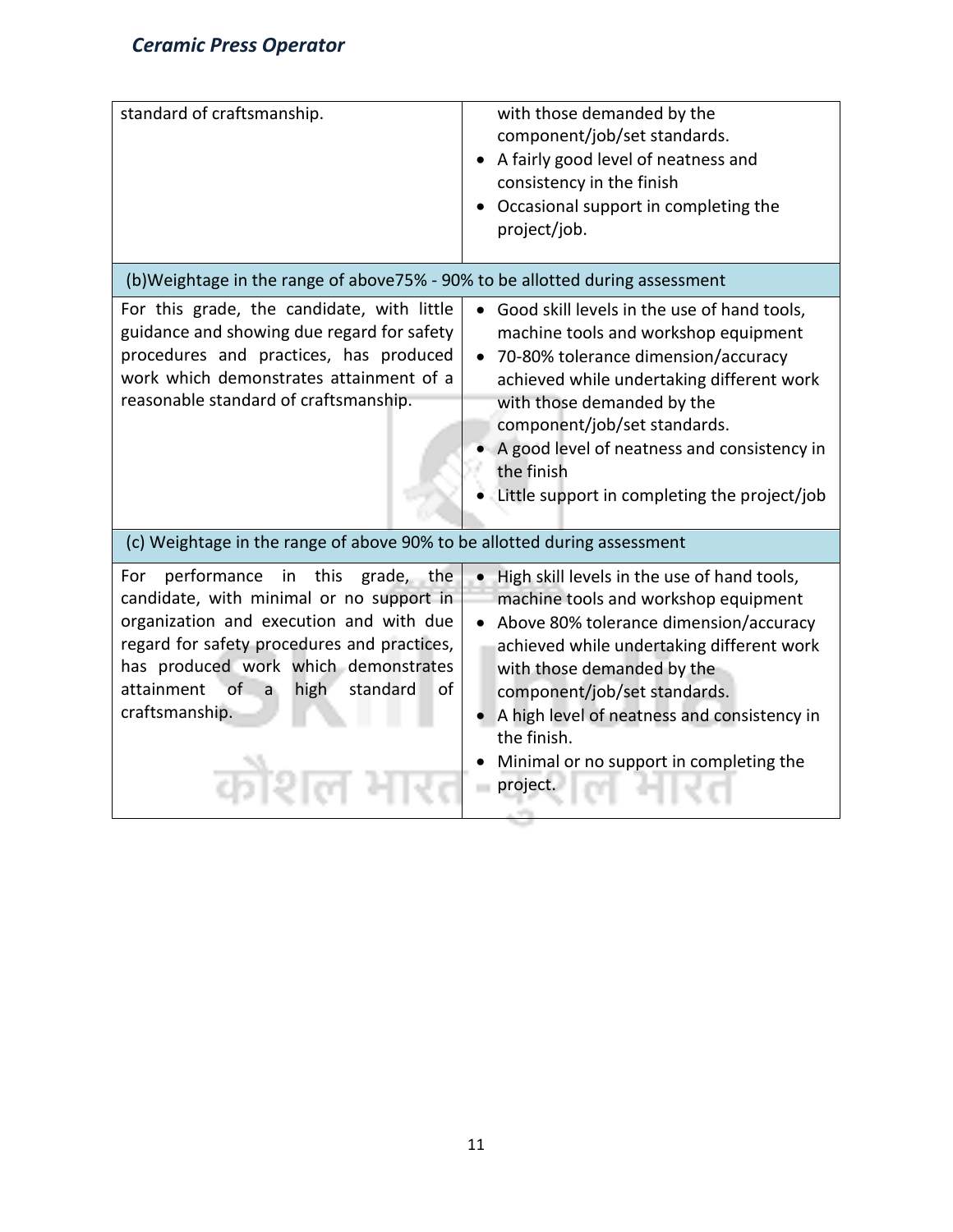Brief description of Job roles:

Pressman; Press Operator; Moulder Machine (Ceramics) sets and operates press machine to mould ceramic articles from moist clay. Selects and fixes appropriate die or mould in machine; oils surface of lump of kneaded moist clay to prevent its sticking to inside of mould; places clay lump in position on lower plate of mould box; turns handle and pulls lever to operate press which compresses clay mass into shape of mould, such as tile, brick or sagger (fire clay container in which pottery is placed for fixing in kiln or oven); presses pedal to lift form to remove adhering particles to meet specification; cleans and adjusts mould fitted to machine, if necessary. May be designated according to nature of articles moulded such as SAGGAR MAKER, MACHINE or BRICK MOULDER, MACHINE; DIE PRESSER CERAMICS.

Plan and organize assigned work and detect & resolve issues during execution in his own work area within defined limit. Demonstrate possible solutions and agree tasks within the team. Communicate with required clarity and understand technical English. Sensitive to environment, self-learning and productivity.

**Reference NCO 2015:** 8181.0400 - Pressman (Ceramics)

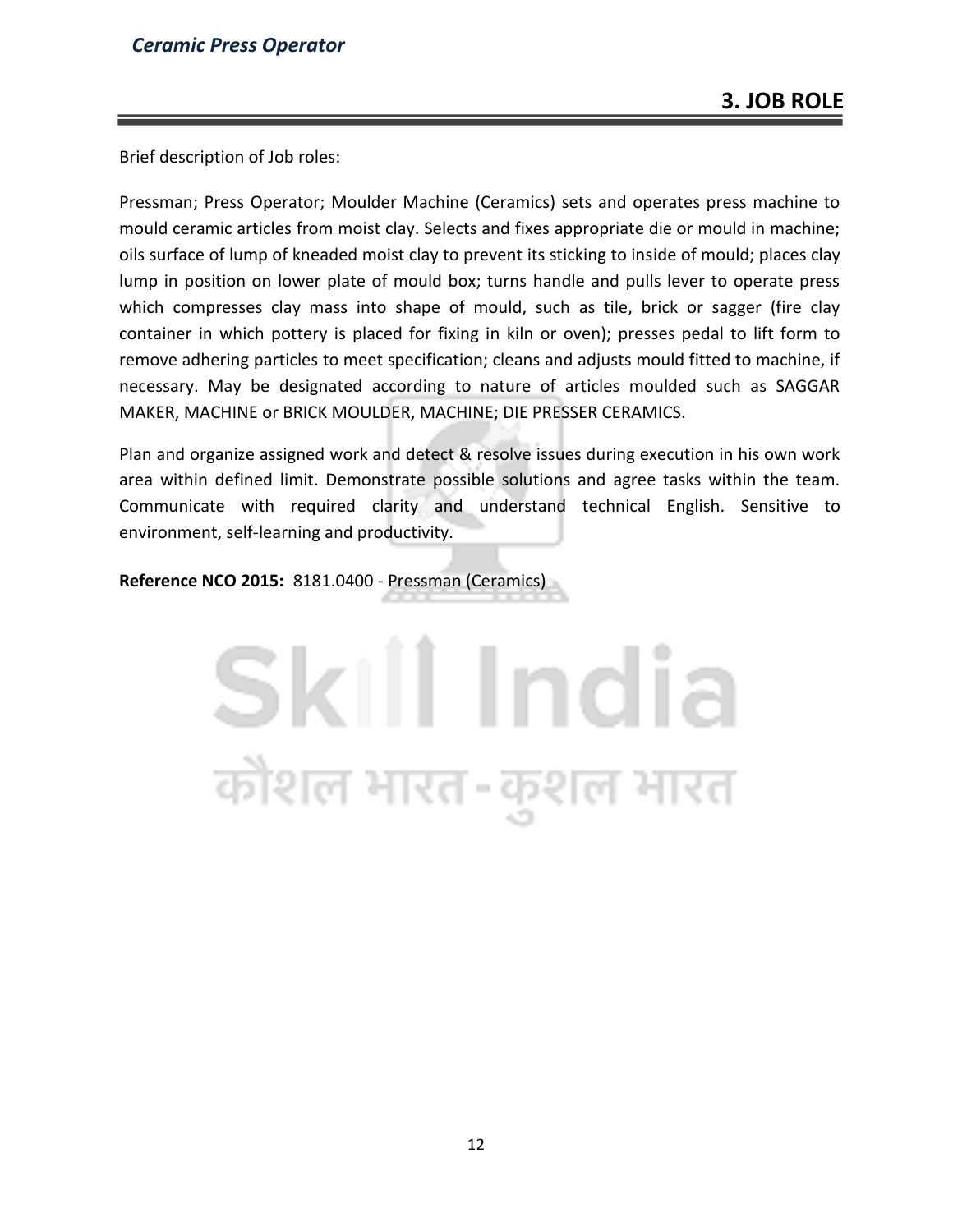# **4. NSQF LEVEL COMPLIANCE**

 $\Box$   $\oplus$ 

NSQF level for CERAMIC PRESS OPERATOR trade under ATS: **Level 3**

As per notification issued by Govt. of India dated- 27.12.2013 on National Skill Qualification Framework total 10 (Ten) Levels are defined.

Each level of the NSQF is associated with a set of descriptors made up of five outcome statements, which describe in general terms, the minimum knowledge, skills and attributes that a learner needs to acquire in order to be certified for that level.

Each level of the NSQF is described by a statement of learning outcomes in five domains, known as level descriptors. These five domains are:

- a. Process
- b. professional knowledge,

in T

- c. professional skill,
- d. core skill and
- e. Responsibility.

The Broad Learning outcome of CERAMIC PRESS OPERATOR trade under ATS mostly matches with the Level descriptor at Level- 3.

The NSQF level-3 descriptor is given below:

| <b>LEVEL</b> | <b>Process</b>                                                  | <b>Professional</b>                                                | <b>Professional</b>                                             | <b>Core Skill</b>                                                                                                                     | <b>Responsibility</b>                            |
|--------------|-----------------------------------------------------------------|--------------------------------------------------------------------|-----------------------------------------------------------------|---------------------------------------------------------------------------------------------------------------------------------------|--------------------------------------------------|
|              | <b>Required</b>                                                 | <b>Knowledge</b>                                                   | <b>Skill</b>                                                    |                                                                                                                                       |                                                  |
| Level 3      | Person may<br>carry<br>out a job<br>which<br>may require        | Basic facts,<br>process and<br>principle<br>applied in<br>trade of | Recall and<br>demonstrate<br>practical<br>skill, routine<br>and | Communication<br>written and oral, supervision<br>with minimum<br>required clarity,<br>of basic<br>skill                              | Under close<br>Some<br>Responsibility<br>for own |
|              | limited range<br>of activities<br>routine<br>and<br>predictable | employment                                                         | repetitive in<br>narrow<br>range of<br>application              | arithmetic and<br>algebraic<br>principles,<br>person al<br>banking, basic<br>understanding<br>of social and<br>natural<br>environment | work within<br>defined limit.                    |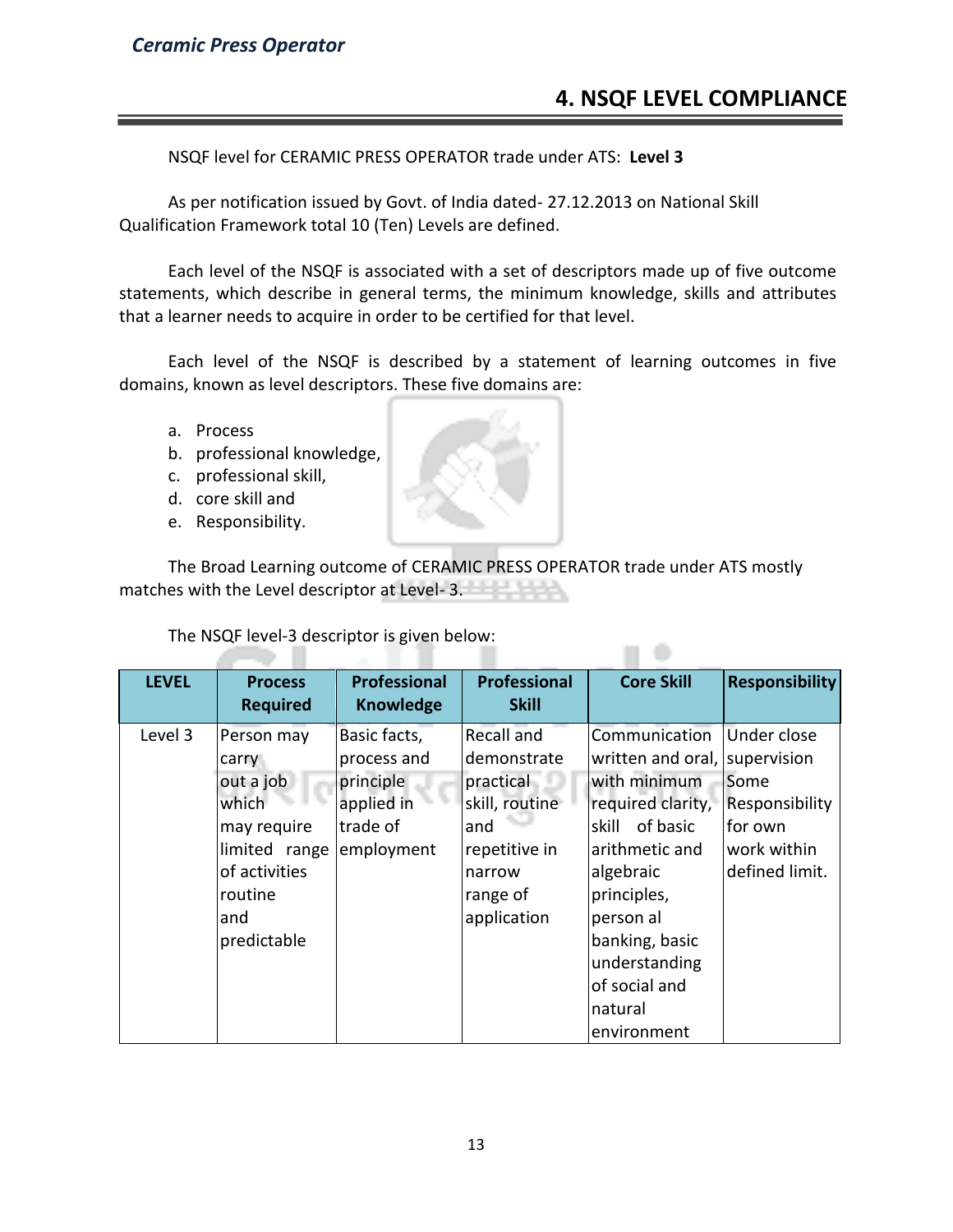# **5. GENERAL INFORMATION**

| <b>Name of the Trade</b>                                                                      | <b>CERAMIC PRESS OPERATOR</b>                                                                                                                                                                   |
|-----------------------------------------------------------------------------------------------|-------------------------------------------------------------------------------------------------------------------------------------------------------------------------------------------------|
| <b>NCO - 2015</b>                                                                             | 8181.0400                                                                                                                                                                                       |
| <b>NSQF Level</b>                                                                             | Level $-3$                                                                                                                                                                                      |
| <b>Duration of Apprenticeship</b><br><b>Training</b><br>(Basic Training + On-Job<br>Training) | 3 months + One year (01 Block of 15 months duration<br>including basic training).                                                                                                               |
| <b>Duration of Basic Training</b>                                                             | a) Block $-I$ : 3 months<br><b>Total duration of Basic Training: 3 months</b>                                                                                                                   |
| <b>Duration of On-Job Training</b>                                                            | a) Block-I: 12 months<br><b>Total duration of Practical Training: 12 months</b>                                                                                                                 |
| <b>Entry Qualification</b>                                                                    | Passed 8th class of 10+2 system of education or 2 standard<br>below or its equivalent.                                                                                                          |
| <b>Selection of Apprenticeship</b>                                                            | The apprentices will be selected as per Apprenticeship Act<br>amended time to time.                                                                                                             |
| <b>Instructors Qualification for</b><br><b>Basic Training</b>                                 | As per ITI instructors qualifications as amended time to time<br>for the specific trade.                                                                                                        |
| <b>Infrastructure for basic</b><br><b>Training</b>                                            | As per related trade of ITI                                                                                                                                                                     |
| Examination                                                                                   | The internal examination/assessment will be held on<br>completion of each block.<br>Final examination for all subjects will be held at the end of<br>course and same will be conducted by NCVT. |
| <b>Rebate to Ex-ITI Trainees</b>                                                              |                                                                                                                                                                                                 |
| <b>CTS trades eligible for</b><br><b>CERAMIC PRESS OPERATOR</b><br>Apprenticeship             |                                                                                                                                                                                                 |

*Note:*

- *Industry may impart training as per above time schedule for different block, however this is not fixed. The industry may adjust the duration of training considering the fact that all the components under the syllabus must be covered. However the flexibility should be given keeping in view that no safety aspects is compromised.*
- *For imparting Basic Training the industry to tie-up with ITIs having such specific trade and affiliated to NCVT.*
- *-up with ITIs having such specific trade and affiliated to NCVT.*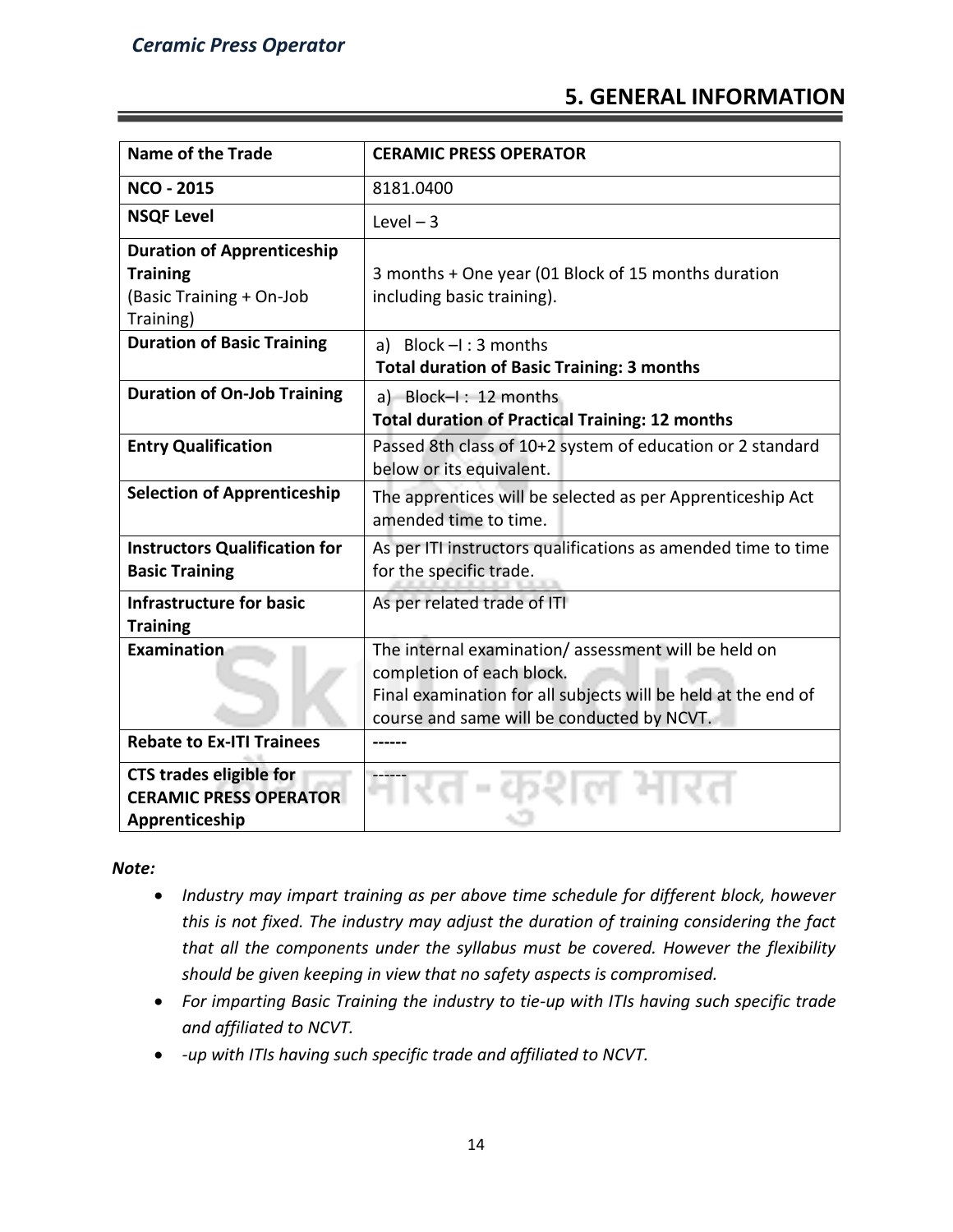# **6. LEARNING OUTCOME**

#### **6.1 GENERIC LEARNING OUTCOME**

The following are minimum broad Common Occupational Skills/ Generic Learning Outcome after completion of the CERAMIC PRESS OPERATOR course of 01 years 03 months duration under ATS.

#### **Block I:**

- 1. Recognize & comply safe working practices, environment regulation and housekeeping.
- 2. Explain the concept in productivity, quality tools, and labour welfare legislation and apply such in day to day work to improve productivity & quality.
- 3. Explain energy conservation, global warming and pollution and contribute in day to day work by optimally using available resources.
- 4. Explain personnel finance, entrepreneurship and manage/organize related task in day to day work for personal & societal growth.
- 5. Plan and organize the work related to the occupation.

# **6.2 SPECIFIC LEARNING OUTCOME**

#### **Block – I:**

- 1. Carry out safety and best practices/Basic Industrial Culture (5S, KAIZEN, etc.)
- 2. Prepare different types of documentation as per industrial need by different methods of recording information.
- 3. Recognise deflocculation and setting.
- 4. Identify Casting process.
- 5. Distinguish Plaster Making-economy in the use of Plaster.
- 6. Classify different ceramic wares according to body, namely, Terracotta, stoneware, E'ware, Semi-porcelain, Porcelain, Bone china, Vitreous China etc
- 7. Identify raw materials without use of sophisticated instruments.
- 8. Examine various parts of machine for ceramic slip house and casting slip, namely –Ball mill, Bungers, Diaphragm Pump Fitter Press, De-airing Pug Mill, Magnets etc.
- 9. Prepare casting slip with Deflocculating agent like Sodium Silicate, Sodium Carbonate etc.
- 10. Apply casting rate with different age of moulds:
	- a) Density-pint weight, specific gravity, flow properties, contents of bobbles.
	- b) Age of curing.
- 11. Examine various faults in casting:-
	- (a) Flabby casting (f) Variation of casting weight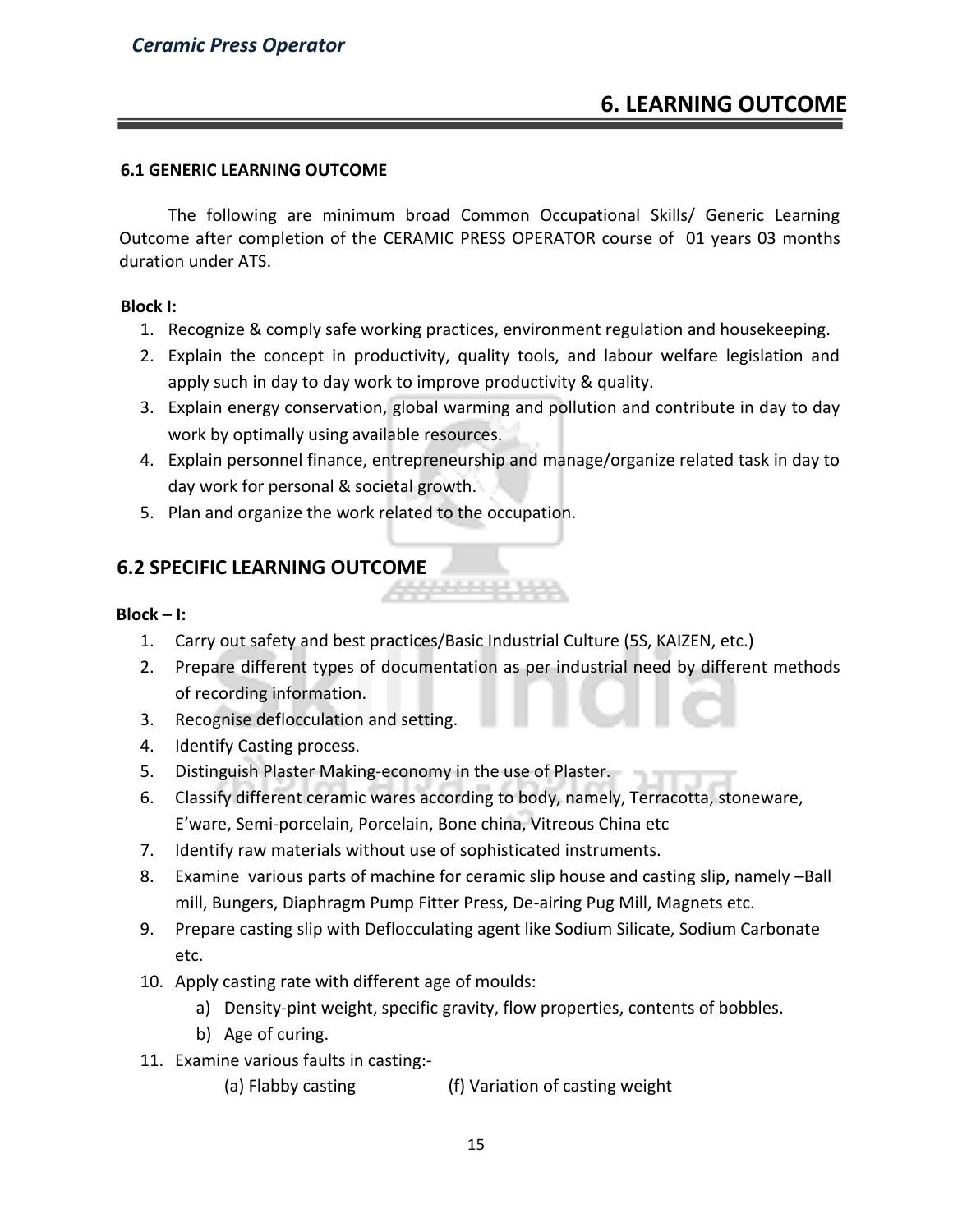- (b) Pin holding (g) Bubble formation in casting slip
- (c) Cracking
- (d) Wreathing
- (e) Proportionate shrinkage
- 12. Identify Development of Strength of Plaster.
- 13. Test Casting slip Viscosity, Pint- weight, PH value, etc.
- 14. Recognise Strength vs. Thickness.
- 15. Rectify the above defects of the casting slip by thickening, corrective additions, P H control etc.
- 16. Apply Drain Casting, solid Casting and Pressure Casting Tea set, Dinner Set Artistic Toys, sanitary- ware, Insulators etc.
- 17. Identify Practical uses of casting Tools.
- 18. Carry out joining and finishing of the cast wares.
- 19. Perform TPM (Total Production Management), TQM (Total Quality Management) and record keeping system.

*Note: Learning outcomes are reflection of total competencies of a trainee and assessment will be carried out as per assessment criteria.*

4444444444

# Skill India कौशल भारत-कुशल भारत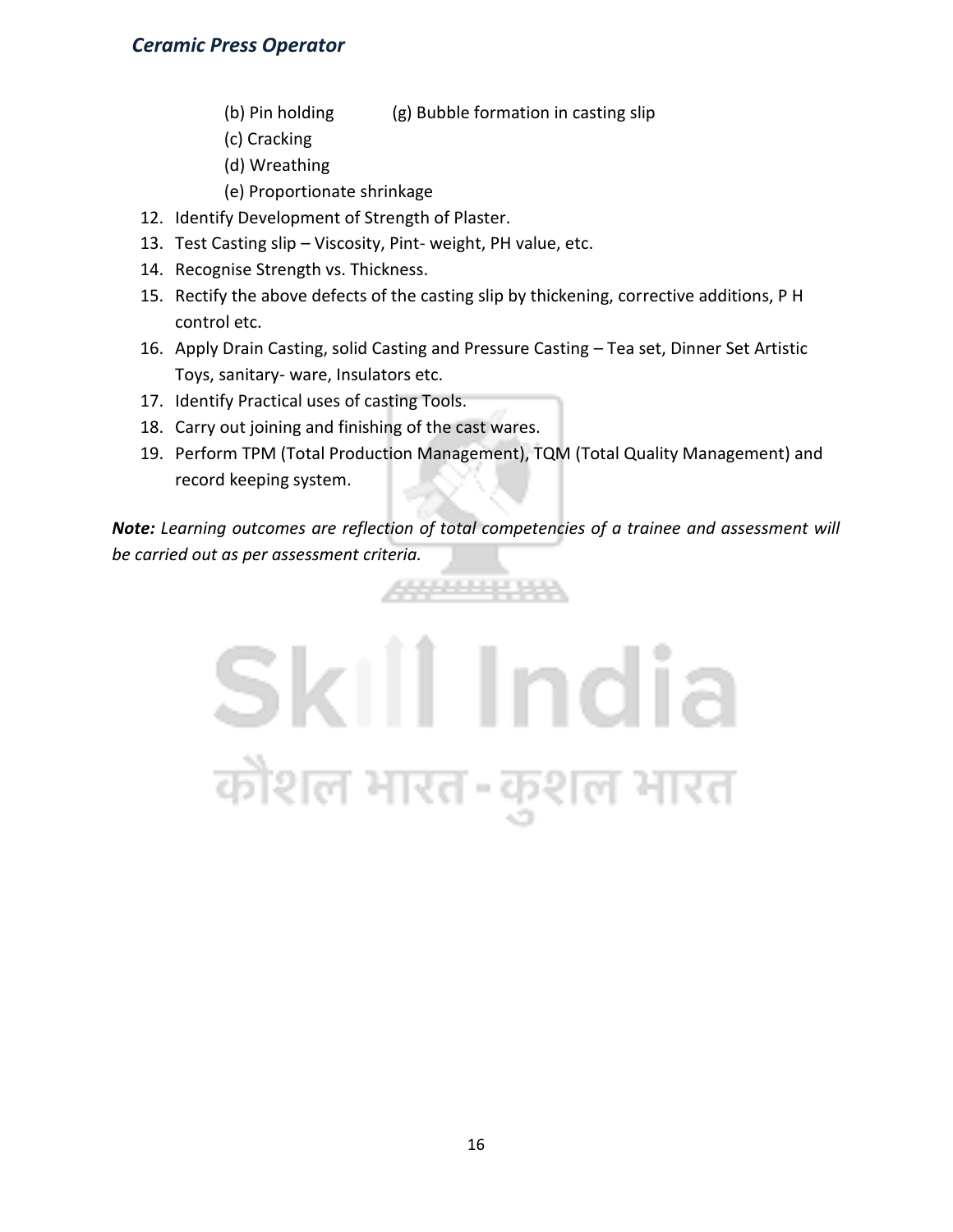# **7. LEARNING OUTCOME WITH ASSESSMENT CRITERIA**

| <b>GENERIC LEARNING OUTCOME</b>                                                     |                                                                                                                                                                                                                   |  |
|-------------------------------------------------------------------------------------|-------------------------------------------------------------------------------------------------------------------------------------------------------------------------------------------------------------------|--|
| <b>LEARNING OUTCOMES</b>                                                            | <b>ASSESSMENT CRITERIA</b>                                                                                                                                                                                        |  |
| Recognize & comply safe<br>1.<br>working<br>practices,<br>environment<br>regulation | 1.1<br>Follow and maintain procedures to achieve a safe<br>working environment in line with occupational<br>health and safety regulations and requirements.                                                       |  |
| and housekeeping.                                                                   | 1.2<br>Recognize<br>and<br>all<br>unsafe<br>situations<br>report<br>according to site policy.                                                                                                                     |  |
|                                                                                     | 1.3<br>Identify and take necessary precautions on fire and<br>safety hazards and report according to site policy<br>and procedures.                                                                               |  |
|                                                                                     | 1.4<br>Identify,<br>handle and store<br>off<br>dispose<br>$\sqrt{2}$<br>dangerous/unsalvageable goods and substances<br>according to site policy and procedures following<br>safety regulations and requirements. |  |
|                                                                                     | Identify and observe site policies and procedures in<br>1.5<br>regard to illness or accident.                                                                                                                     |  |
|                                                                                     | 1.6<br>Identify safety alarms accurately.                                                                                                                                                                         |  |
|                                                                                     | 1.7<br>Report supervisor/ Competent of authority in the<br>event of accident or sickness of any staff and record<br>accident details correctly according<br>site<br>to<br>accident/injury procedures.             |  |
|                                                                                     | 1.8<br>Identify and observe site evacuation procedures<br>according to site policy.                                                                                                                               |  |
|                                                                                     | 1.9<br>Identify Personal Productive Equipment (PPE) and<br>use the same as per related working environment.                                                                                                       |  |
|                                                                                     | 1.10<br>Identify basic first aid and use them under different<br>circumstances.                                                                                                                                   |  |
|                                                                                     | 1.11<br>Identify different fire extinguisher and use the same<br>as per requirement.                                                                                                                              |  |
|                                                                                     | 1.12<br>Identify environmental pollution & contribute to<br>avoidance of same.                                                                                                                                    |  |
|                                                                                     | Take opportunities to use energy and materials in an<br>1.13<br>environmentally friendly manner                                                                                                                   |  |
|                                                                                     | 1.14<br>Avoid waste and dispose waste as per procedure                                                                                                                                                            |  |
|                                                                                     | 1.15<br>Recognize different components of 5S and apply the<br>same in the working environment.                                                                                                                    |  |
|                                                                                     |                                                                                                                                                                                                                   |  |
| Explain the concept in<br>2.<br>productivity, quality tools,                        | 2.1 Explain the concept of productivity and quality tools<br>and apply during execution of job.                                                                                                                   |  |
| labour<br>welfare<br>and                                                            | 2.2 Understand the basic concept of labour welfare                                                                                                                                                                |  |
| legislation and apply such                                                          | legislation and adhere to responsibilities and remain                                                                                                                                                             |  |
| in day to day work to                                                               | sensitive towards such laws.                                                                                                                                                                                      |  |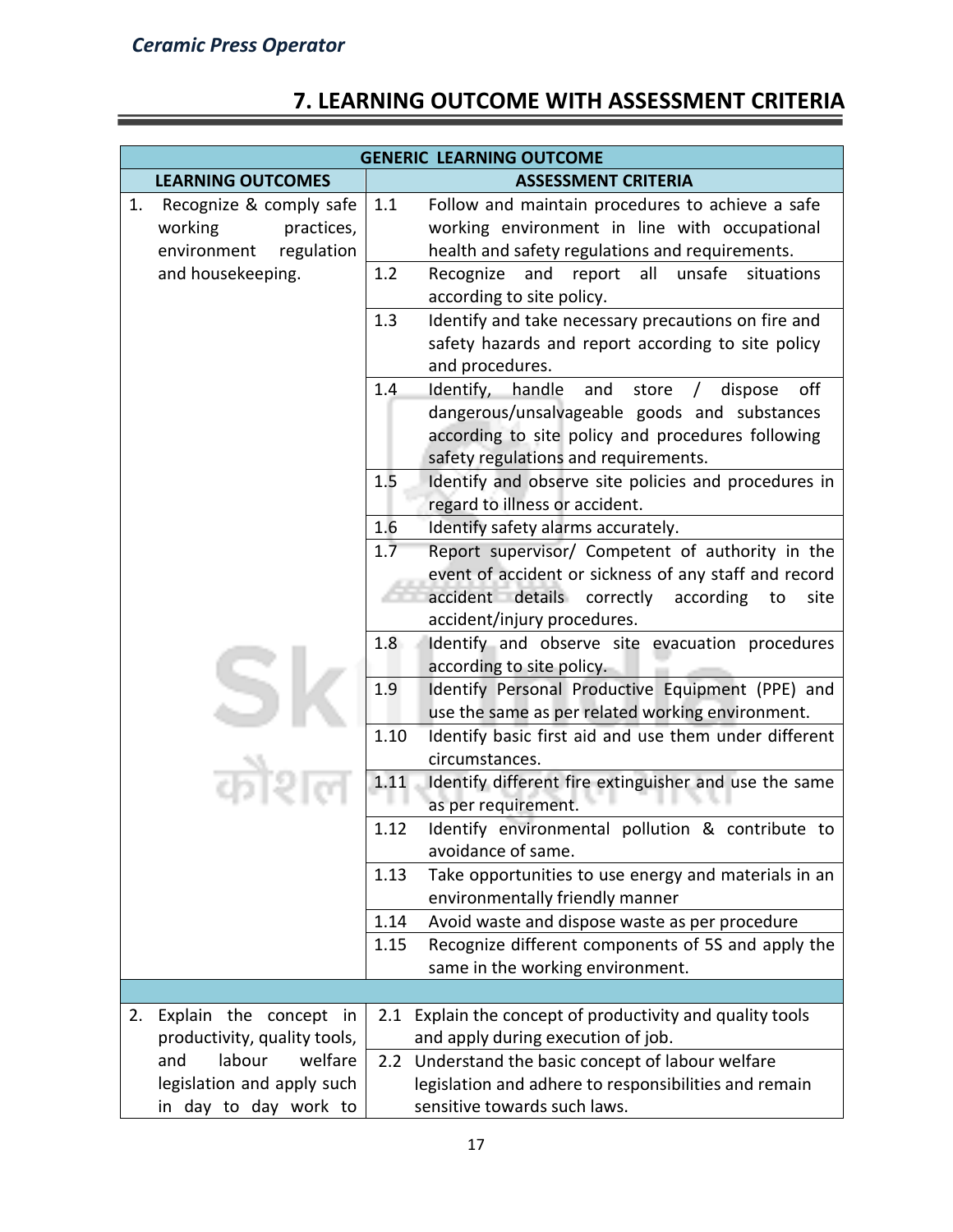| productivity &<br>improve<br>quality.                                                                                                                                                                                                                                                                                                                                                                                                                             | 2.3 Knows benefits guaranteed under various acts                                                                                                                                                                                                                                                                                                                                                                                            |  |  |
|-------------------------------------------------------------------------------------------------------------------------------------------------------------------------------------------------------------------------------------------------------------------------------------------------------------------------------------------------------------------------------------------------------------------------------------------------------------------|---------------------------------------------------------------------------------------------------------------------------------------------------------------------------------------------------------------------------------------------------------------------------------------------------------------------------------------------------------------------------------------------------------------------------------------------|--|--|
| Explain<br>3.<br>energy<br>global<br>conservation,<br>warming and<br>pollution<br>and contribute in day to<br>day work by optimally<br>using available resources.                                                                                                                                                                                                                                                                                                 | 3.1 Explain the concept of energy conservation, global<br>warming, pollution and utilize the available recourses<br>optimally & remain sensitive to avoid environment<br>pollution.<br>3.2 Dispose waste following standard procedure.                                                                                                                                                                                                      |  |  |
| Explain personnel<br>4.<br>finance, entrepreneurship<br>and manage/organize<br>related task in day to day<br>work for personal &<br>societal growth.                                                                                                                                                                                                                                                                                                              | 4.1 Explain personnel finance and entrepreneurship.<br>4.2 Explain role of Various Schemes and Institutes for self-<br>employment i.e. DIC, SIDA, SISI, NSIC, SIDO, Idea for<br>financing/ non<br>financing support<br>agencies<br>to<br>familiarizes with<br>the<br>Policies<br>/Programmes<br>&<br>procedure & the available scheme.<br>4.3 Prepare Project report to become an entrepreneur for<br>submission to financial institutions. |  |  |
|                                                                                                                                                                                                                                                                                                                                                                                                                                                                   |                                                                                                                                                                                                                                                                                                                                                                                                                                             |  |  |
| and organize<br>the<br>5.<br>Plan<br>related<br>the<br>work<br>to<br>occupation.                                                                                                                                                                                                                                                                                                                                                                                  | 5.1 Use documents, drawings and recognize hazards in the<br>work site.<br>5.2 Plan workplace/ assembly location with due                                                                                                                                                                                                                                                                                                                    |  |  |
|                                                                                                                                                                                                                                                                                                                                                                                                                                                                   | consideration to operational stipulation<br>5.3 Communicate effectively with others and plan project<br>tasks<br>5.4 Assign roles and responsibilities of the co-trainees for<br>execution of the task effectively and monitor the same.                                                                                                                                                                                                    |  |  |
| <b>SPECIFIC OUTCOME</b>                                                                                                                                                                                                                                                                                                                                                                                                                                           |                                                                                                                                                                                                                                                                                                                                                                                                                                             |  |  |
| Block-I (Section:10 in the competency based curriculum)<br>Assessment Criteria i.e. the standard of performance, for each specific learning outcome<br>mentioned under <b>block - I</b> (section: 10) must ensure that the trainee performs job that<br>requires limited range of activities which are routine and predictable. Assessment criteria<br>should broadly cover the aspect of <b>Planning</b> (Identify, ascertain, etc.): <b>Execution</b> (perform, |                                                                                                                                                                                                                                                                                                                                                                                                                                             |  |  |

*should broadly cover the aspect of Planning (Identify, ascertain, etc.); Execution (perform, illustration, etc. by applying basic methods, tools, materials and information 2) Knowledge of basic facts, process and principle applied in trade of employment) Basic Mathematical Skills and Checking/ Testing to ensure functionality during the assessment of each outcome. The assessments parameters must also ascertain that the candidate is responsible for own work within defined limit.*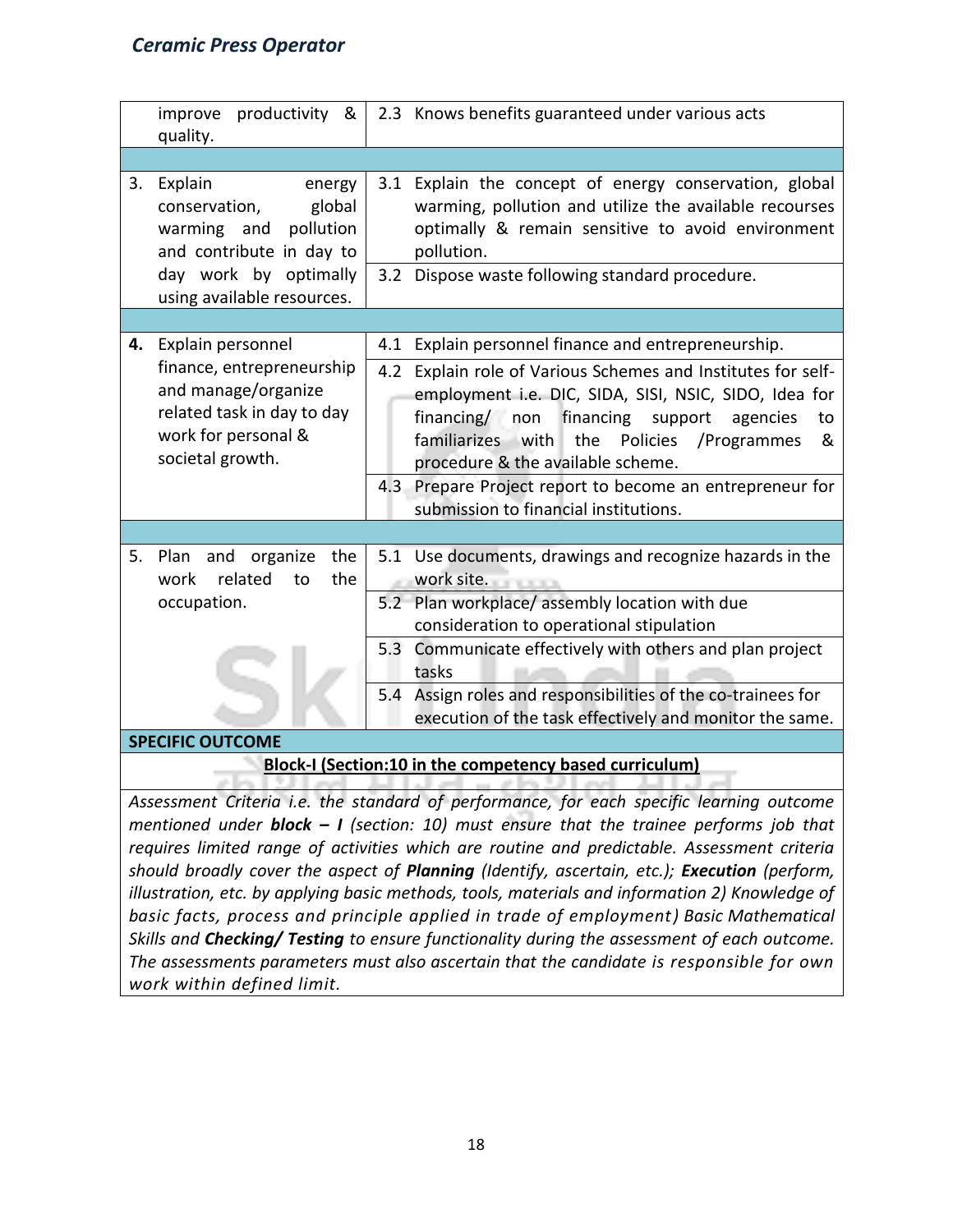# **BASIC TRAINING (Block – I)**

# **Duration: (03) Three Months**

| <b>Week</b>    | <b>Professional Skills</b>                                                                                                                                                                                                                                                                                                                                                                                                       | <b>Professional Knowledge</b>                                                                                                                                                                                                                                                                                                                                                                                                                                                                                   |
|----------------|----------------------------------------------------------------------------------------------------------------------------------------------------------------------------------------------------------------------------------------------------------------------------------------------------------------------------------------------------------------------------------------------------------------------------------|-----------------------------------------------------------------------------------------------------------------------------------------------------------------------------------------------------------------------------------------------------------------------------------------------------------------------------------------------------------------------------------------------------------------------------------------------------------------------------------------------------------------|
| No.            | (Trade Practical)                                                                                                                                                                                                                                                                                                                                                                                                                | (Trade Theory)                                                                                                                                                                                                                                                                                                                                                                                                                                                                                                  |
| $\mathbf{1}$   | Safety: - its importance, classification,<br>personal, general, workshop and job<br>safety.<br>Occupational health and safety.<br>Basic injury prevention, Basic first aid,<br>Hazard identification and avoidance,<br>safety signs for Danger, Warning,<br>caution & personal safety message.<br>Preventive measures for electrical<br>accidents & steps to be taken in such<br>accidents.<br>Importance of housekeeping & good | of<br>Importance<br>safety and<br>general<br>precautions observed in the<br>in the<br>industry/shop<br>floor.<br>All<br>necessary<br>guidance to be provided to the new<br>comers to become familiar with the<br>working of Institute system<br>including<br>stores procedures.<br>Introduction of First aid. Safety attitude<br>development of the trainee by educating<br>him to use Personal Protective Equipment<br>$(PPE)$ .<br>Response to emergencies eg;<br>power<br>failure, fire, and system failure. |
|                | shop floor practices.<br>Disposal procedure of waste materials<br>like cotton waste, metal chips/burrs<br>etc.<br>Fire& safety: Use of Fire extinguishers.                                                                                                                                                                                                                                                                       | Accidents- Definition types and causes.<br>First-Aid, nature and causes of injury and<br>utilization of first-aid.<br>Introduction<br>to 5S<br>concept<br>&<br>its<br>application.<br>Fire: - Types, causes and prevention<br>methods. Fire Extinguisher, its types.<br>Global warming its causes and remedies.<br>Industrial Waste its types, sources and<br>waste Management.                                                                                                                                 |
| $\overline{2}$ | Identification of common ceramic raw<br>materials.<br>Familiarisation with the common tools<br>& equipment.<br>Familiarisation<br>with<br>the<br>common<br>ceramic machineries, kilns and furnace<br>etc.<br>Marking out from drawing using scales,<br>dividers, Scribers etc.<br>Practice<br>fundamental<br>on<br>the<br>manufacturing<br>process of ceramic                                                                    | Different type of raw materials used in<br>ceramic industries- China clays, fire clays,<br>ball clays, feldspar, quartz, limestone,<br>sillimanie, kyamite, chemicals, colouring<br>oxides etc. Visual selection of the raw<br>materials.<br>Classification of ceramic bodies: Common<br>clays<br>(terracotta),<br>Stoneware.<br>Earthenware Faiences,<br>Semi-porcelain,<br>Vitreous china, Hotel china, Bone china<br>etc.                                                                                    |
|                | articles.                                                                                                                                                                                                                                                                                                                                                                                                                        |                                                                                                                                                                                                                                                                                                                                                                                                                                                                                                                 |
| 3              | of<br>cleaning,<br>Maintenance<br>tool,<br>sharpening, protecting etc.                                                                                                                                                                                                                                                                                                                                                           | Basic Knowledge about functioning of<br>important machineries like Jaw crusher,                                                                                                                                                                                                                                                                                                                                                                                                                                 |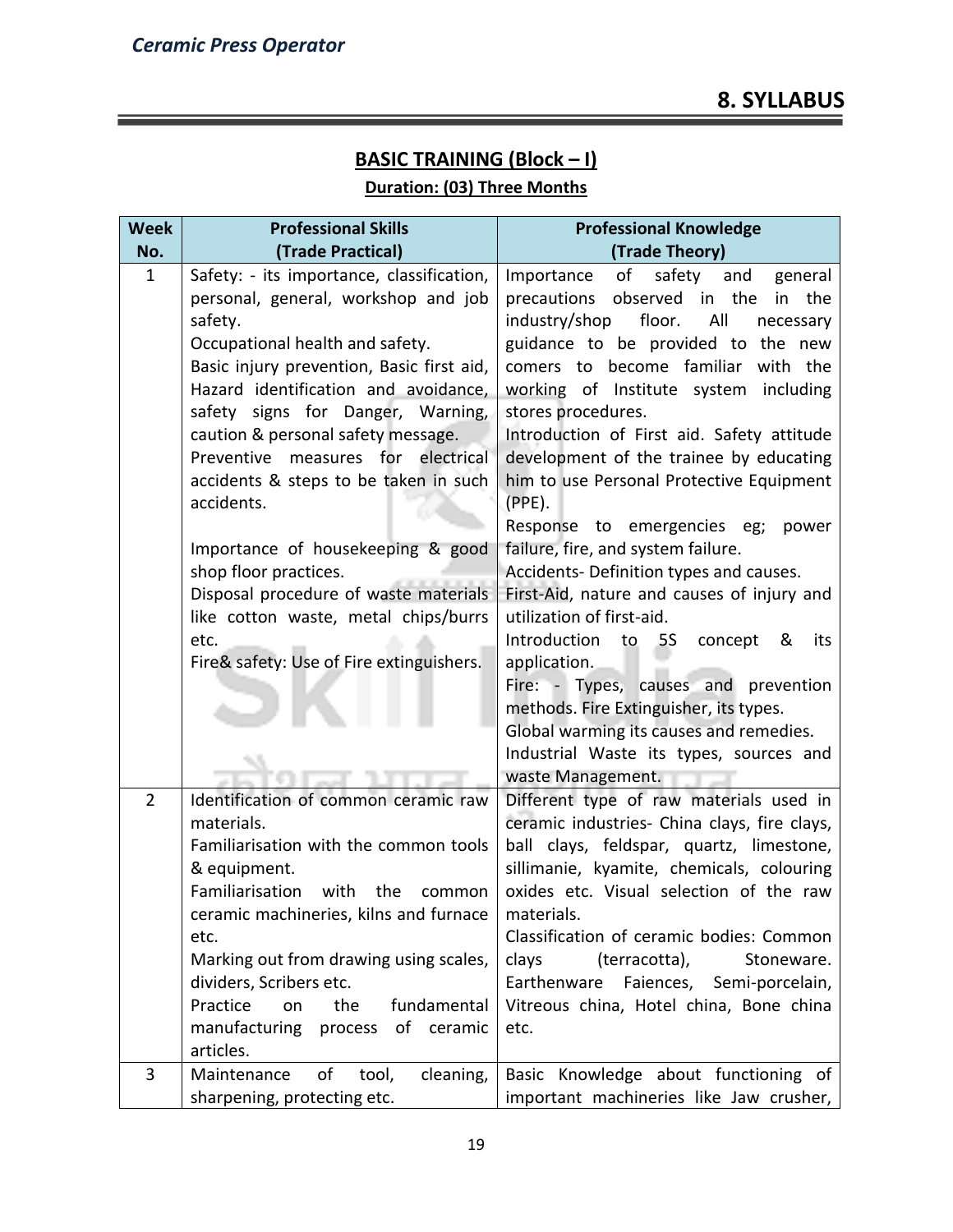|                | Making and use of templates.                                               | Edge runner mill, Ball mill, Blunger, Fitter                                     |  |  |  |  |  |  |
|----------------|----------------------------------------------------------------------------|----------------------------------------------------------------------------------|--|--|--|--|--|--|
|                | Fitting of studs and removal of broken                                     | pump and press.                                                                  |  |  |  |  |  |  |
|                | ones, fitting and replacement<br>of                                        | Basic Knowledge about functioning of                                             |  |  |  |  |  |  |
|                | dowels.                                                                    | important machineries like De-airing pug                                         |  |  |  |  |  |  |
|                | Fitting of vee, flat and endless belts,                                    | mill, Jigger & Jolly.                                                            |  |  |  |  |  |  |
|                | jointing of belts.                                                         | Introduction<br>of<br>simple<br>repair<br>and                                    |  |  |  |  |  |  |
|                |                                                                            | maintenance of pumps and presses.                                                |  |  |  |  |  |  |
|                |                                                                            | Introduction to preventive maintenance.                                          |  |  |  |  |  |  |
| 4              | Simple pipe fitting.                                                       | Basic Knowledge about functioning of                                             |  |  |  |  |  |  |
|                | Fitting of guards and safety devices.                                      | important<br>machineries like Vibratory                                          |  |  |  |  |  |  |
|                | <b>Calcinations of Quartz.</b>                                             | Screen Toggle Press, Extrusion Press.                                            |  |  |  |  |  |  |
|                | Grinding and crushing of feldspar,                                         | Basic Knowledge about functioning of                                             |  |  |  |  |  |  |
|                | quartz etc.                                                                | important machineries like High duty                                             |  |  |  |  |  |  |
|                |                                                                            | refractory presses like Screw and hydraulic                                      |  |  |  |  |  |  |
|                |                                                                            | refractory presses, semi-automatic and                                           |  |  |  |  |  |  |
|                |                                                                            | automatic machines.                                                              |  |  |  |  |  |  |
| 5              | Charging of blunger.                                                       | Pottery and refractory Driers- different                                         |  |  |  |  |  |  |
|                | Wet-grinding of raw materials in ball                                      | types Driers and their mechanism of                                              |  |  |  |  |  |  |
|                | mill.                                                                      | drying.                                                                          |  |  |  |  |  |  |
| 6              | Magnetic separation of iron particles.                                     | Different<br>kiln<br>furniture<br>like<br>saggers,                               |  |  |  |  |  |  |
|                | Preparation of clay for casting and                                        | setters, stilts, cranks, thimbles, and deck                                      |  |  |  |  |  |  |
|                | pressing. Operation of jigger and jolly.                                   | slabs, cantilevers etc, their uses.                                              |  |  |  |  |  |  |
| $\overline{7}$ | Simple casting, jointing and finishing.                                    | Furnaces- types of kilns and classification                                      |  |  |  |  |  |  |
|                | Drying Pressing.                                                           | of furnaces. Intermittent and continuous                                         |  |  |  |  |  |  |
|                | Drying and glazing.                                                        | kilns like Down draft kiln, Chamber kiln,                                        |  |  |  |  |  |  |
|                |                                                                            | Tunnel kiln fired by solid, liquid, gaseous                                      |  |  |  |  |  |  |
|                |                                                                            | fuel and electricity. Kiln and furnace                                           |  |  |  |  |  |  |
|                |                                                                            | instrumentation (reading of instruments).                                        |  |  |  |  |  |  |
| $8 - 9$        | of<br>mixture-<br>Preparation<br>sagger                                    | Pottery Glaze and Decoration - under                                             |  |  |  |  |  |  |
|                | pressing of saggers.                                                       | glaze, in- glaze, in- glaze and on- glaze                                        |  |  |  |  |  |  |
|                | Hand making of saggers. Drying of<br>saggers. Placing of wares in saggers. | decoration and methods of application<br>hand drawing, lithographic transier and |  |  |  |  |  |  |
|                | Placing of saggers in the kiln.                                            | printing etc.                                                                    |  |  |  |  |  |  |
|                | Application of colours and different                                       |                                                                                  |  |  |  |  |  |  |
|                | decoration and art.                                                        |                                                                                  |  |  |  |  |  |  |
| 10             | Making of refractory moulds.                                               | Ceramic Fabrication process like Extrusion,                                      |  |  |  |  |  |  |
|                | Shaping<br>of<br>refractory<br>hand<br>by                                  | Throwing, Turning, Casting,<br>Jiggering,                                        |  |  |  |  |  |  |
|                | moulding.                                                                  | Pressing etc.                                                                    |  |  |  |  |  |  |
| $11 - 12$      | Operation of tile presses.                                                 |                                                                                  |  |  |  |  |  |  |
|                | of<br>insulator<br>Operation<br>making                                     |                                                                                  |  |  |  |  |  |  |
|                | machine.                                                                   |                                                                                  |  |  |  |  |  |  |
|                | Operation<br>kilns, Down<br>Draft,<br>of                                   |                                                                                  |  |  |  |  |  |  |
|                | Chamber, Tunnel, Decorating etc.                                           |                                                                                  |  |  |  |  |  |  |
| 13             |                                                                            | <b>Revision &amp; Internal Assessment</b>                                        |  |  |  |  |  |  |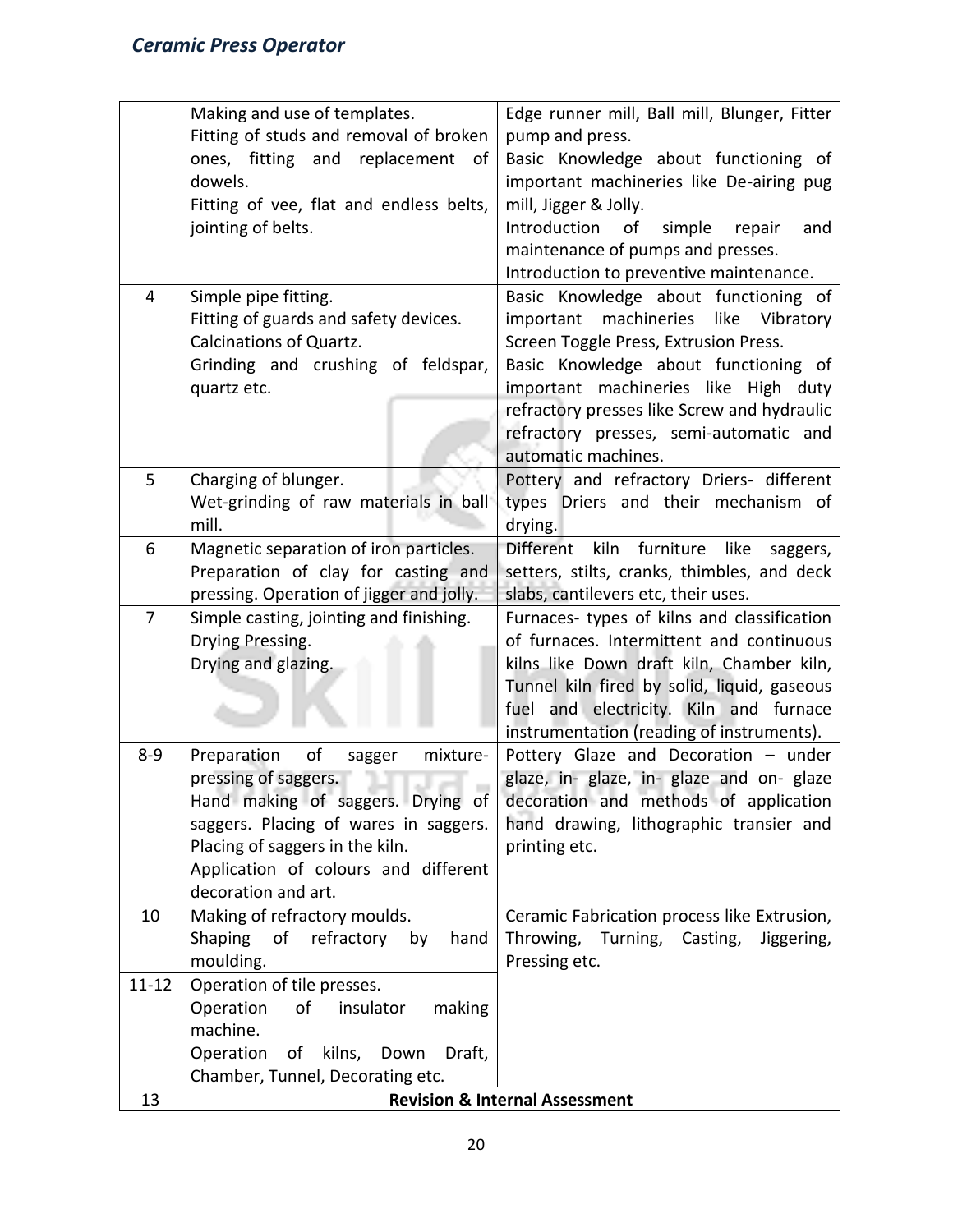# **9.1 EMPLOYABILITY SKILLS**

 **(DURATION: - 110 HRS.)**

| $Block - I$<br>(Duration - 55 hrs.)                                                                                                                            |                                                                                                                                                                                                                                                                                                                                                                                                                                                                                                                                      |                                          |  |  |  |  |  |  |
|----------------------------------------------------------------------------------------------------------------------------------------------------------------|--------------------------------------------------------------------------------------------------------------------------------------------------------------------------------------------------------------------------------------------------------------------------------------------------------------------------------------------------------------------------------------------------------------------------------------------------------------------------------------------------------------------------------------|------------------------------------------|--|--|--|--|--|--|
| 1. English Literacy                                                                                                                                            |                                                                                                                                                                                                                                                                                                                                                                                                                                                                                                                                      | Duration: 20 Hrs.<br><b>Marks</b><br>:09 |  |  |  |  |  |  |
| Pronunciation                                                                                                                                                  | Accentuation (mode of pronunciation) on simple words, Diction<br>(use of word and speech)                                                                                                                                                                                                                                                                                                                                                                                                                                            |                                          |  |  |  |  |  |  |
| <b>Functional Grammar</b>                                                                                                                                      | Transformation of sentences, Voice change, Change of tense,<br>Spellings.                                                                                                                                                                                                                                                                                                                                                                                                                                                            |                                          |  |  |  |  |  |  |
| <b>Reading</b>                                                                                                                                                 | Reading and understanding simple sentences about self, work and<br>environment                                                                                                                                                                                                                                                                                                                                                                                                                                                       |                                          |  |  |  |  |  |  |
| <b>Writing</b>                                                                                                                                                 | Construction of simple sentences Writing<br>simple English                                                                                                                                                                                                                                                                                                                                                                                                                                                                           |                                          |  |  |  |  |  |  |
| Speaking / Spoken<br><b>English</b>                                                                                                                            | Speaking with preparation on self, on family, on friends/ classmates,<br>on know, picture reading gain confidence through role-playing and<br>discussions on current happening job description, asking about<br>someone's job habitual actions. Cardinal (fundamental) numbers<br>ordinal numbers. Taking messages, passing messages on and filling in<br>message forms Greeting and introductions office hospitality, Resumes<br>or curriculum vita essential parts, letters of application reference to<br>previous communication. |                                          |  |  |  |  |  |  |
| 2. I.T. Literacy                                                                                                                                               |                                                                                                                                                                                                                                                                                                                                                                                                                                                                                                                                      | Duration: 20 Hrs.<br><b>Marks</b><br>:09 |  |  |  |  |  |  |
| Introduction, Computer and its applications, Hardware<br><b>Basics of Computer</b><br>and<br>peripherals, Switching on-Starting and shutting down of computer. |                                                                                                                                                                                                                                                                                                                                                                                                                                                                                                                                      |                                          |  |  |  |  |  |  |
| <b>Computer Operating</b><br><b>System</b>                                                                                                                     | Basics of Operating System, WINDOWS, The user interface of<br>Windows OS, Create, Copy, Move and delete Files and Folders, Use of<br>External memory like pen drive, CD, DVD etc, Use of Common<br>applications.                                                                                                                                                                                                                                                                                                                     |                                          |  |  |  |  |  |  |
| Word processing and<br>Worksheet                                                                                                                               | Basic operating of Word Processing, Creating, opening and closing<br>Documents, use of shortcuts, Creating and Editing of Text, Formatting<br>the Text, Insertion & creation of Tables. Printing document.<br>Basics of Excel worksheet, understanding basic commands, creating<br>simple worksheets, understanding sample worksheets, use of simple<br>formulas and functions, Printing of simple excel sheets.                                                                                                                     |                                          |  |  |  |  |  |  |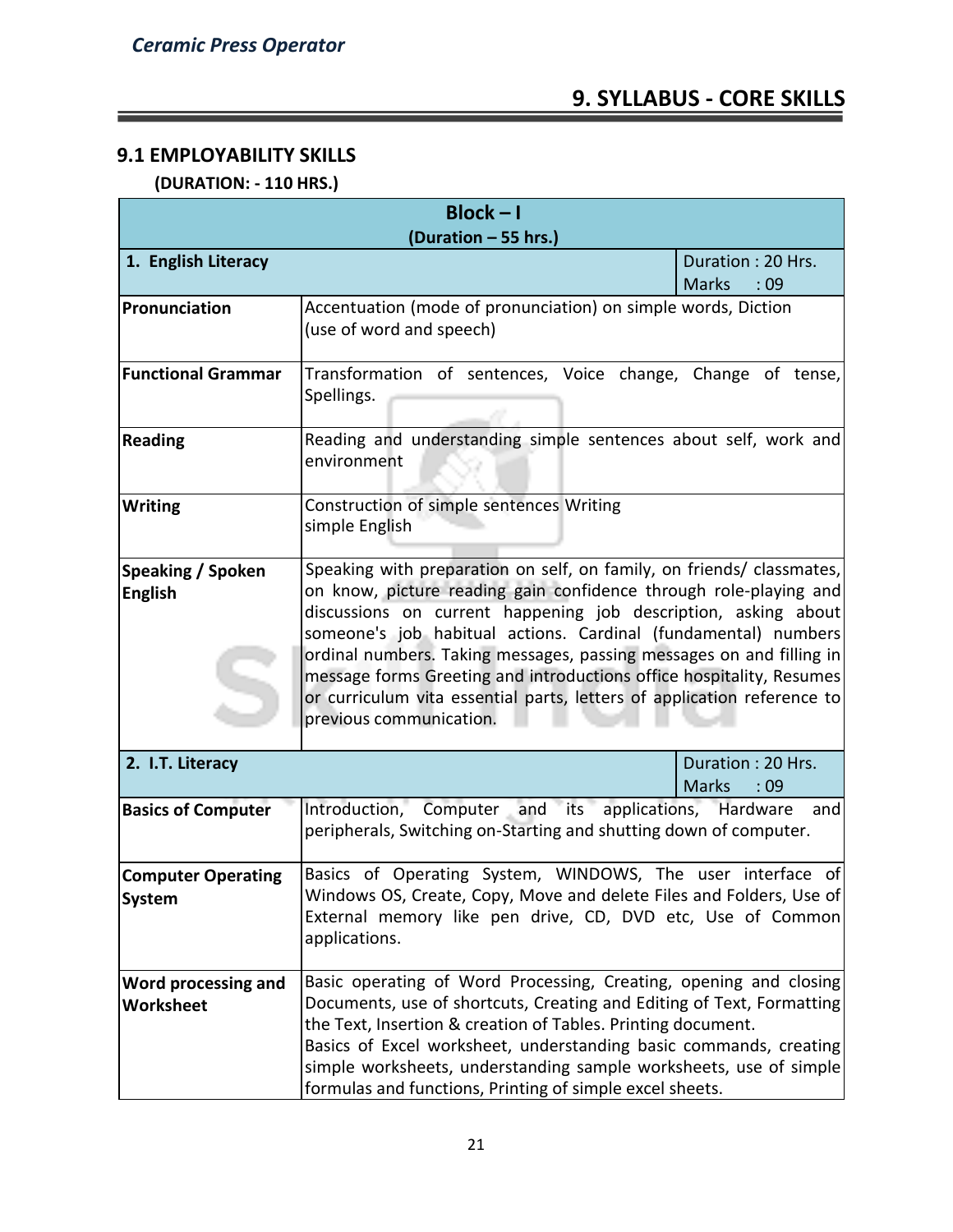| <b>Computer Networking</b><br>and Internet           | Basic of computer Networks (using real life examples), Definitions of<br>Local Area Network (LAN), Wide Area Network (WAN), Internet,<br>Concept of Internet (Network of Networks),<br>Meaning of World Wide Web (WWW), Web Browser, Web Site, Web<br>page and Search Engines. Accessing the Internet using Web Browser,<br>Downloading and Printing Web Pages, Opening an email account and<br>use of email. Social media sites and its implication.<br>Information Security and antivirus tools, Do's and Don'ts in<br>Information Security, Awareness of IT - ACT, types of cyber crimes. |                                          |  |  |  |  |  |  |
|------------------------------------------------------|----------------------------------------------------------------------------------------------------------------------------------------------------------------------------------------------------------------------------------------------------------------------------------------------------------------------------------------------------------------------------------------------------------------------------------------------------------------------------------------------------------------------------------------------------------------------------------------------|------------------------------------------|--|--|--|--|--|--|
| <b>3. Communication Skills</b>                       |                                                                                                                                                                                                                                                                                                                                                                                                                                                                                                                                                                                              | Duration: 15 Hrs.<br><b>Marks</b><br>:07 |  |  |  |  |  |  |
| Introduction to<br><b>Communication Skills</b>       | Communication and its importance<br>Principles of Effective communication<br>Types of communication - verbal, non verbal, written, email, talking<br>on phone.<br>communication<br>Non verbal<br>-characteristics,<br>language<br>Body language<br>Barriers to communication and dealing with barriers.<br>Handling nervousness/ discomfort.                                                                                                                                                                                                                                                 | components-Para-                         |  |  |  |  |  |  |
| <b>Listening Skills</b>                              | Listening-hearing and listening, effective listening,<br>effective listening guidelines for effective listening.<br>Triple- A Listening - Attitude, Attention & Adjustment.<br><b>Active Listening Skills.</b>                                                                                                                                                                                                                                                                                                                                                                               | barriers<br>to                           |  |  |  |  |  |  |
| <b>Motivational Training</b>                         | Characteristics Essential to Achieving Success.<br>The Power of Positive Attitude.<br>Self awareness<br><b>Importance of Commitment</b><br><b>Ethics and Values</b><br><b>Ways to Motivate Oneself</b><br>Personal Goal setting and Employability Planning.                                                                                                                                                                                                                                                                                                                                  |                                          |  |  |  |  |  |  |
| <b>Facing Interviews</b><br><b>Behavioral Skills</b> | Manners, Etiquettes, Dress code for an interview<br>Do's & Don'ts for an interview.<br>Problem Solving<br><b>Confidence Building</b><br>Attitude                                                                                                                                                                                                                                                                                                                                                                                                                                             |                                          |  |  |  |  |  |  |
| $Block - II$<br>Duration - 55 hrs.                   |                                                                                                                                                                                                                                                                                                                                                                                                                                                                                                                                                                                              |                                          |  |  |  |  |  |  |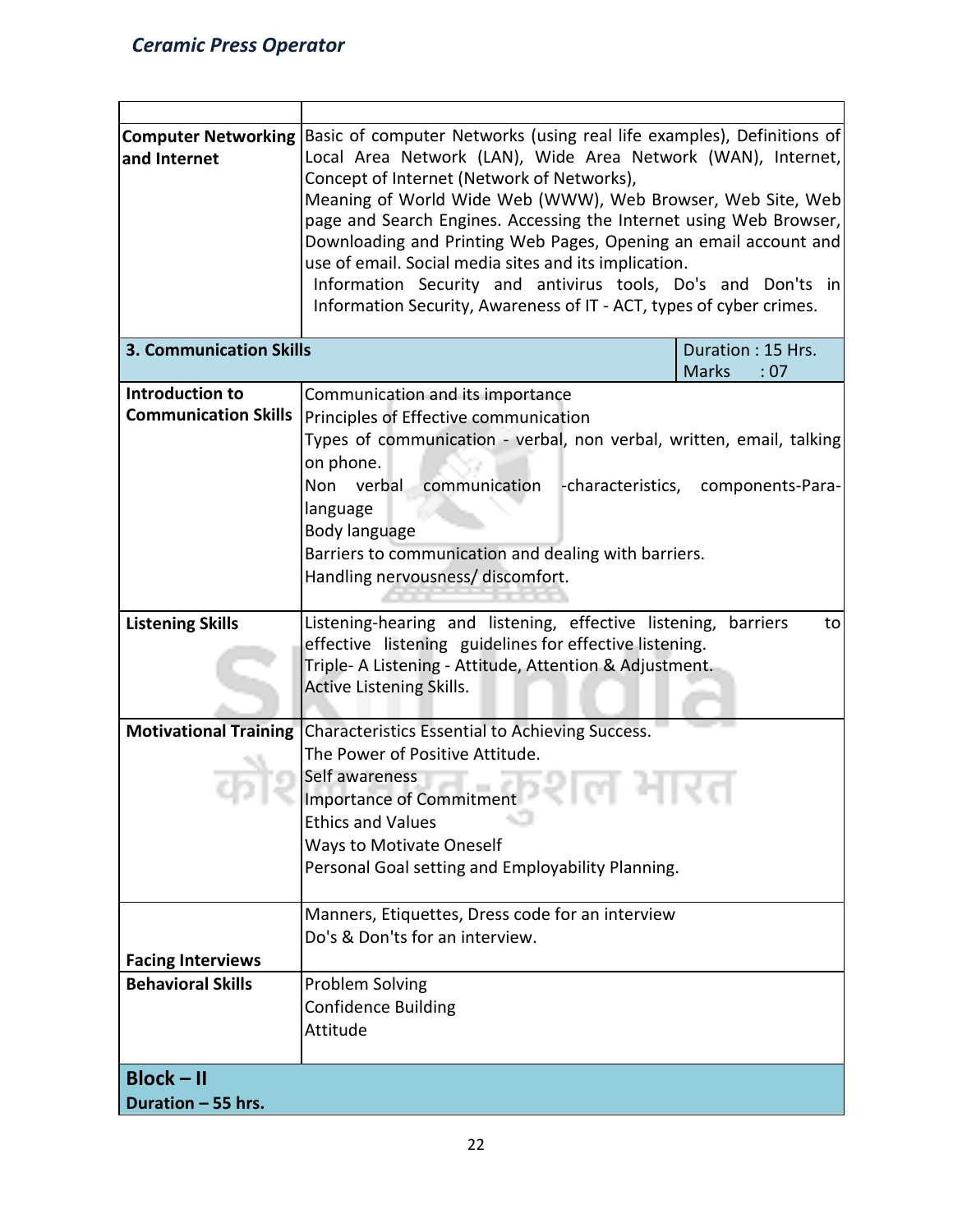| 4. Entrepreneurship Skills       | Duration: 15 Hrs.                                                        |                                                                     |  |  |  |  |  |  |  |
|----------------------------------|--------------------------------------------------------------------------|---------------------------------------------------------------------|--|--|--|--|--|--|--|
|                                  |                                                                          | <b>Marks</b><br>: 06                                                |  |  |  |  |  |  |  |
| <b>Concept of</b>                | Entrepreneur - Entrepreneurship - Enterprises:-Conceptual issue          |                                                                     |  |  |  |  |  |  |  |
| Entrepreneurship                 | Entrepreneurship vs.<br>management, Entrepreneurial motivation.          |                                                                     |  |  |  |  |  |  |  |
|                                  | Performance & Record, Role & Function of entrepreneurs in relation       |                                                                     |  |  |  |  |  |  |  |
|                                  | to the enterprise & relation to the economy, Source of business ideas,   |                                                                     |  |  |  |  |  |  |  |
|                                  | Entrepreneurial opportunities, The process of setting up a business.     |                                                                     |  |  |  |  |  |  |  |
|                                  |                                                                          |                                                                     |  |  |  |  |  |  |  |
| <b>Project Preparation &amp;</b> |                                                                          | Qualities of a good Entrepreneur, SWOT and Risk Analysis. Concept & |  |  |  |  |  |  |  |
| <b>Marketing analysis</b>        | application of PLC, Sales & distribution Management. Different           |                                                                     |  |  |  |  |  |  |  |
|                                  | Between Small Scale & Large Scale Business, Market Survey, Method        |                                                                     |  |  |  |  |  |  |  |
|                                  | of marketing, Publicity and advertisement, Marketing Mix.                |                                                                     |  |  |  |  |  |  |  |
| <b>Institutions Support</b>      | Preparation of Project. Role of Various Schemes and Institutes for self- |                                                                     |  |  |  |  |  |  |  |
|                                  | employment i.e. DIC, SIDA, SISI, NSIC, SIDO, Idea for financing/ non     |                                                                     |  |  |  |  |  |  |  |
|                                  | financing support agencies to familiarizes with the                      | <b>Policies</b>                                                     |  |  |  |  |  |  |  |
|                                  | /Programmes & procedure & the available scheme.                          |                                                                     |  |  |  |  |  |  |  |
|                                  |                                                                          |                                                                     |  |  |  |  |  |  |  |
| Investment                       | Project formation, Feasibility, Legal formalities i.e., Shop Act,        |                                                                     |  |  |  |  |  |  |  |
|                                  | Estimation & Costing, Investment procedure - Loan procurement -          |                                                                     |  |  |  |  |  |  |  |
| Procurement                      |                                                                          |                                                                     |  |  |  |  |  |  |  |
|                                  | <b>Banking Processes.</b>                                                |                                                                     |  |  |  |  |  |  |  |
| 5. Productivity                  |                                                                          | Duration: 10 Hrs.                                                   |  |  |  |  |  |  |  |
|                                  |                                                                          | <b>Marks</b><br>:05                                                 |  |  |  |  |  |  |  |
| <b>Benefits</b>                  | Personal / Workman - Incentive, Production linked Bonus,                 |                                                                     |  |  |  |  |  |  |  |
|                                  | Improvement in living standard.                                          |                                                                     |  |  |  |  |  |  |  |
|                                  |                                                                          |                                                                     |  |  |  |  |  |  |  |
| <b>Affecting Factors</b>         | Skills, Working Aids, Automation, Environment, Motivation - How          |                                                                     |  |  |  |  |  |  |  |
|                                  | improves or slows down.                                                  |                                                                     |  |  |  |  |  |  |  |
|                                  |                                                                          |                                                                     |  |  |  |  |  |  |  |
| <b>Comparison with</b>           | Comparative productivity in developed countries (viz. Germany,           |                                                                     |  |  |  |  |  |  |  |
| developed countries              | Japan and Australia) in selected industries e.g. Manufacturing, Steel,   |                                                                     |  |  |  |  |  |  |  |
|                                  | Mining, Construction etc. Living standards of those countries, wages.    |                                                                     |  |  |  |  |  |  |  |
|                                  |                                                                          |                                                                     |  |  |  |  |  |  |  |
| <b>Personal Finance</b>          | Banking processes, Handling ATM, KYC registration, safe cash             |                                                                     |  |  |  |  |  |  |  |
|                                  |                                                                          |                                                                     |  |  |  |  |  |  |  |
| <b>Management</b>                | handling, Personal risk and Insurance.                                   |                                                                     |  |  |  |  |  |  |  |
|                                  | 6. Occupational Safety, Health and Environment Education                 | Duration: 15 Hrs.                                                   |  |  |  |  |  |  |  |
|                                  |                                                                          | <b>Marks</b><br>:06                                                 |  |  |  |  |  |  |  |
| <b>Safety &amp; Health</b>       | Introduction to Occupational Safety and Health importance of safety      |                                                                     |  |  |  |  |  |  |  |
|                                  | and health at workplace.                                                 |                                                                     |  |  |  |  |  |  |  |
|                                  |                                                                          |                                                                     |  |  |  |  |  |  |  |
|                                  |                                                                          |                                                                     |  |  |  |  |  |  |  |
| <b>Occupational Hazards</b>      | Basic Hazards, Chemical Hazards, Vibroacoustic Hazards, Mechanical       |                                                                     |  |  |  |  |  |  |  |
|                                  | Hazards, Electrical Hazards, Thermal Hazards. Occupational health,       |                                                                     |  |  |  |  |  |  |  |
|                                  | Occupational hygienic, Occupational Diseases/ Disorders & its            |                                                                     |  |  |  |  |  |  |  |
|                                  | prevention.                                                              |                                                                     |  |  |  |  |  |  |  |
|                                  |                                                                          |                                                                     |  |  |  |  |  |  |  |
| <b>Accident &amp; safety</b>     | Basic principles for protective equipment.                               |                                                                     |  |  |  |  |  |  |  |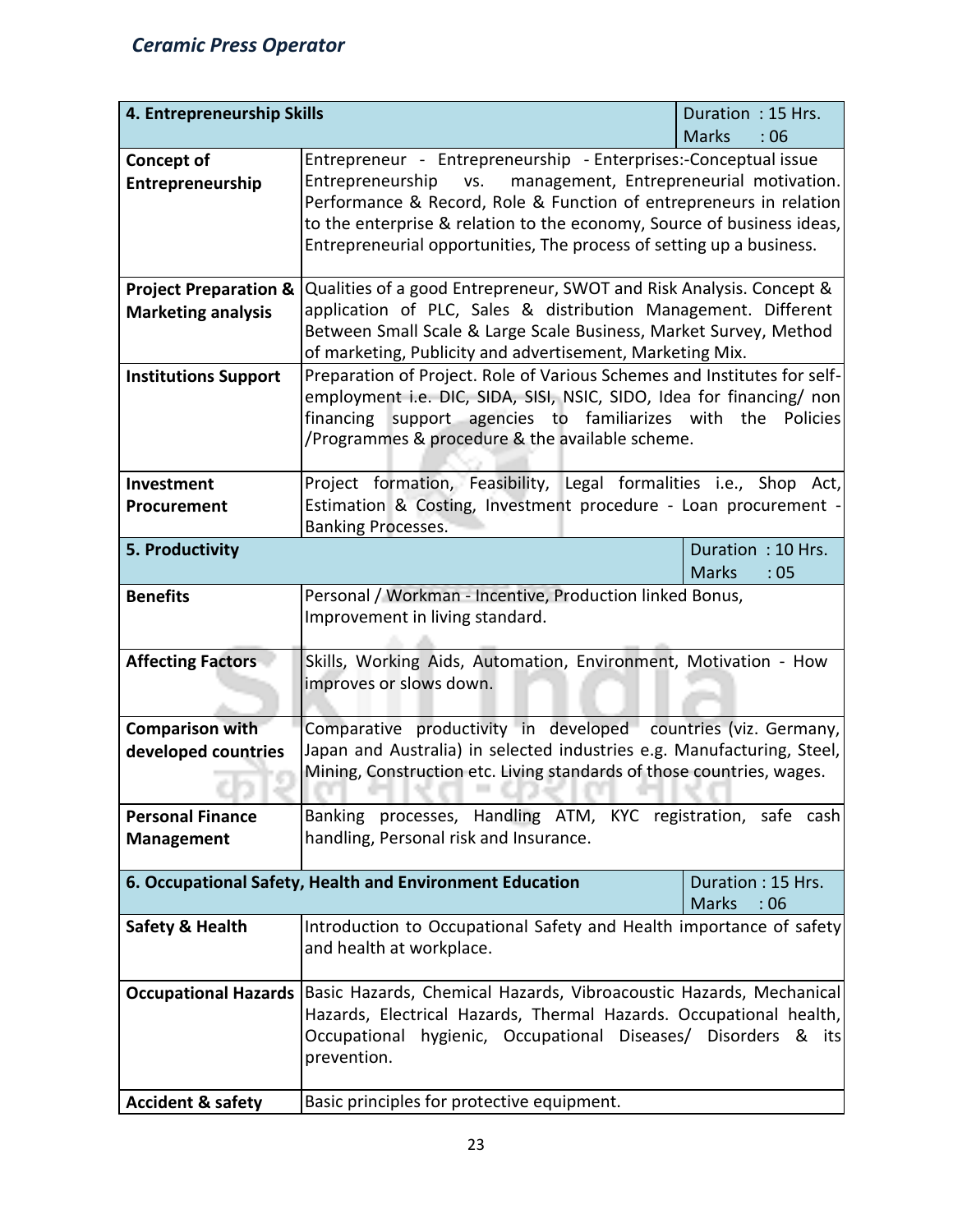|                                                                                             | Accident Prevention techniques - control of accidents and safety<br>measures.                                                         |                                          |  |  |  |  |  |  |
|---------------------------------------------------------------------------------------------|---------------------------------------------------------------------------------------------------------------------------------------|------------------------------------------|--|--|--|--|--|--|
| <b>First Aid</b>                                                                            | Care of injured & Sick at the workplaces, First-Aid & Transportation of<br>sick person.                                               |                                          |  |  |  |  |  |  |
|                                                                                             |                                                                                                                                       |                                          |  |  |  |  |  |  |
| <b>Basic Provisions</b>                                                                     | Idea of basic provision legislation of India.                                                                                         |                                          |  |  |  |  |  |  |
|                                                                                             | safety, health, welfare under legislative of India.                                                                                   |                                          |  |  |  |  |  |  |
| Ecosystem                                                                                   | Introduction to Environment. Relationship between Society and                                                                         |                                          |  |  |  |  |  |  |
|                                                                                             | Environment, Ecosystem and Factors causing imbalance.                                                                                 |                                          |  |  |  |  |  |  |
| <b>Pollution</b>                                                                            | Pollution and pollutants including liquid, gaseous, solid and hazardous<br>waste.                                                     |                                          |  |  |  |  |  |  |
|                                                                                             |                                                                                                                                       |                                          |  |  |  |  |  |  |
| <b>Energy Conservation</b>                                                                  | Conservation of Energy, re-use and recycle.                                                                                           |                                          |  |  |  |  |  |  |
| <b>Global warming</b>                                                                       | Global warming, climate change and Ozone layer depletion.                                                                             |                                          |  |  |  |  |  |  |
| <b>Ground Water</b>                                                                         | Hydrological cycle, ground and surface water, Conservation and<br>Harvesting of water.                                                |                                          |  |  |  |  |  |  |
| Environment<br>Right attitude towards environment, Maintenance of in -house<br>environment. |                                                                                                                                       |                                          |  |  |  |  |  |  |
| 7. Labour Welfare Legislation                                                               |                                                                                                                                       | Duration: 05 Hrs.<br><b>Marks</b><br>:03 |  |  |  |  |  |  |
| <b>Welfare Acts</b>                                                                         | Benefits guaranteed under various acts- Factories Act, Apprenticeship<br>Act, Employees State Insurance Act (ESI), Payment Wages Act, |                                          |  |  |  |  |  |  |
|                                                                                             | Employees Provident Fund Act, The Workmen's compensation Act.                                                                         |                                          |  |  |  |  |  |  |
| 8. Quality Tools                                                                            |                                                                                                                                       | Duration: 10 Hrs.                        |  |  |  |  |  |  |
|                                                                                             |                                                                                                                                       | <b>Marks</b><br>:05                      |  |  |  |  |  |  |
|                                                                                             | Quality Consciousness Meaning of quality, Quality characteristic.                                                                     |                                          |  |  |  |  |  |  |
|                                                                                             |                                                                                                                                       |                                          |  |  |  |  |  |  |
| <b>Quality Circles</b>                                                                      | Definition, Advantage of small group activity, objectives of quality                                                                  |                                          |  |  |  |  |  |  |
|                                                                                             | Circle, Roles and function of Quality Circles in Organization, Operation                                                              |                                          |  |  |  |  |  |  |
|                                                                                             | of Quality circle. Approaches to starting Quality Circles, Steps for<br>continuation Quality Circles.                                 |                                          |  |  |  |  |  |  |
|                                                                                             |                                                                                                                                       |                                          |  |  |  |  |  |  |
| <b>Quality Management</b><br><b>System</b>                                                  | Idea of ISO 9000 and BIS systems and its importance in maintaining<br>qualities.                                                      |                                          |  |  |  |  |  |  |
| <b>House Keeping</b>                                                                        | Purpose of House-keeping, Practice of good Housekeeping.                                                                              |                                          |  |  |  |  |  |  |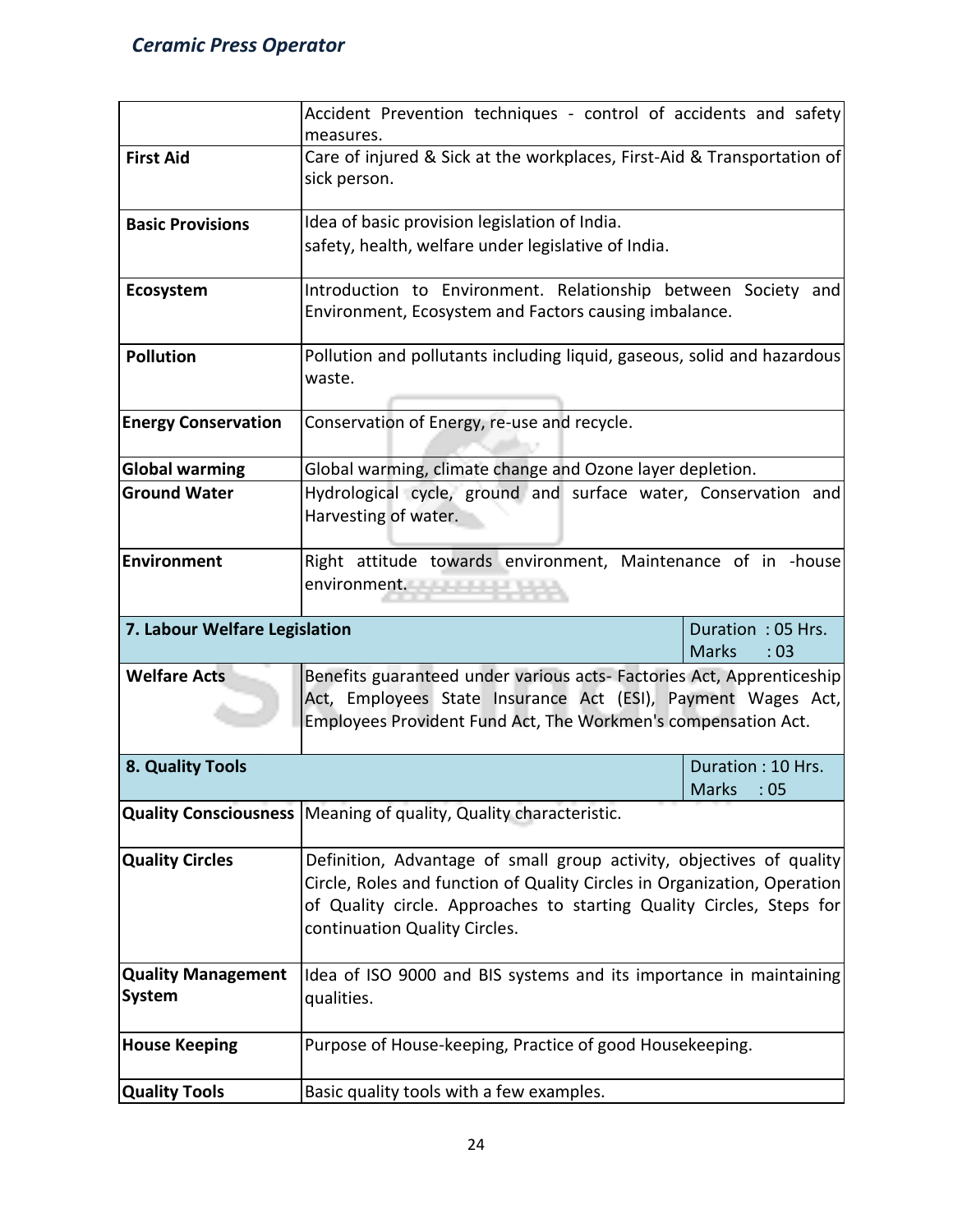# **10. DETAILS OF COMPETENCIES (ON-JOBTRAINING)**

The **competencies/ specific outcomes** on completion of On-Job Training are detailed below: -

#### **Block – I**

- 1. Carry out safety and best practices/Basic Industrial Culture (5S, KAIZEN, etc.)
- 2. Prepare different types of documentation as per industrial need by different methods of recording information.
- 3. Recognise Deflocenlation and setting.
- 4. Identify Casting process.
- 5. Distinguish Plaster Making-economy in the use of Plaster.
- 6. Classify different ceramic wares according to body, namely, Terracotta, stoneware, E'ware, Semi-porcelain, Porcelain, Bone china, Vitreous China etc
- 7. Identify raw materials without use of sophisticated instruments.
- 8. Examine various parts of machine for ceramic slip house and casting slip, namely –Ball mill, Bungers, Diaphragm Pump Fitter Press, De-airing Pug Mill, magnets etc.
- 9. Prepare casting slip with Deflocculating agent like Sodium Silicate, Sodium Carbonate etc.
- 10. Apply casting rate with different age of moulds:

(a) Density-pint weight, specific gravity, flow properties, contents of bobbles.

- (b) Age of curing.
- 11. Examine various faults in casting:-
	- (a) Flabby casting (f) Variation of casting weight
	- (b) Pin holding (g) Bubble formation in casting slip
	- (c) Cracking
	- (d) Wreathing
	- (e) Proportionate shrinkage
- 12. Identify Development of Strength of Plaster.
- 13. Test Casting slip Viscosity, Pint- weight, PH value, etc.
- 14. Recognise Strength vs. Thickness.
- 15. Rectify the above defects of the casting slip by thickening, corrective additions, P H control etc.
- 16. Apply Drain Casting, solid Casting and Pressure Casting Tea set, Dinner Set Artistic Toys, sanitary- ware, Insulators etc.
- 17. Identify Practical uses of casting Tools.
- 18. Carry out joining and finishing of the cast wares.
- 19. Perform TPM (Total Production Management), TQM (Total Quality Management) and record keeping system.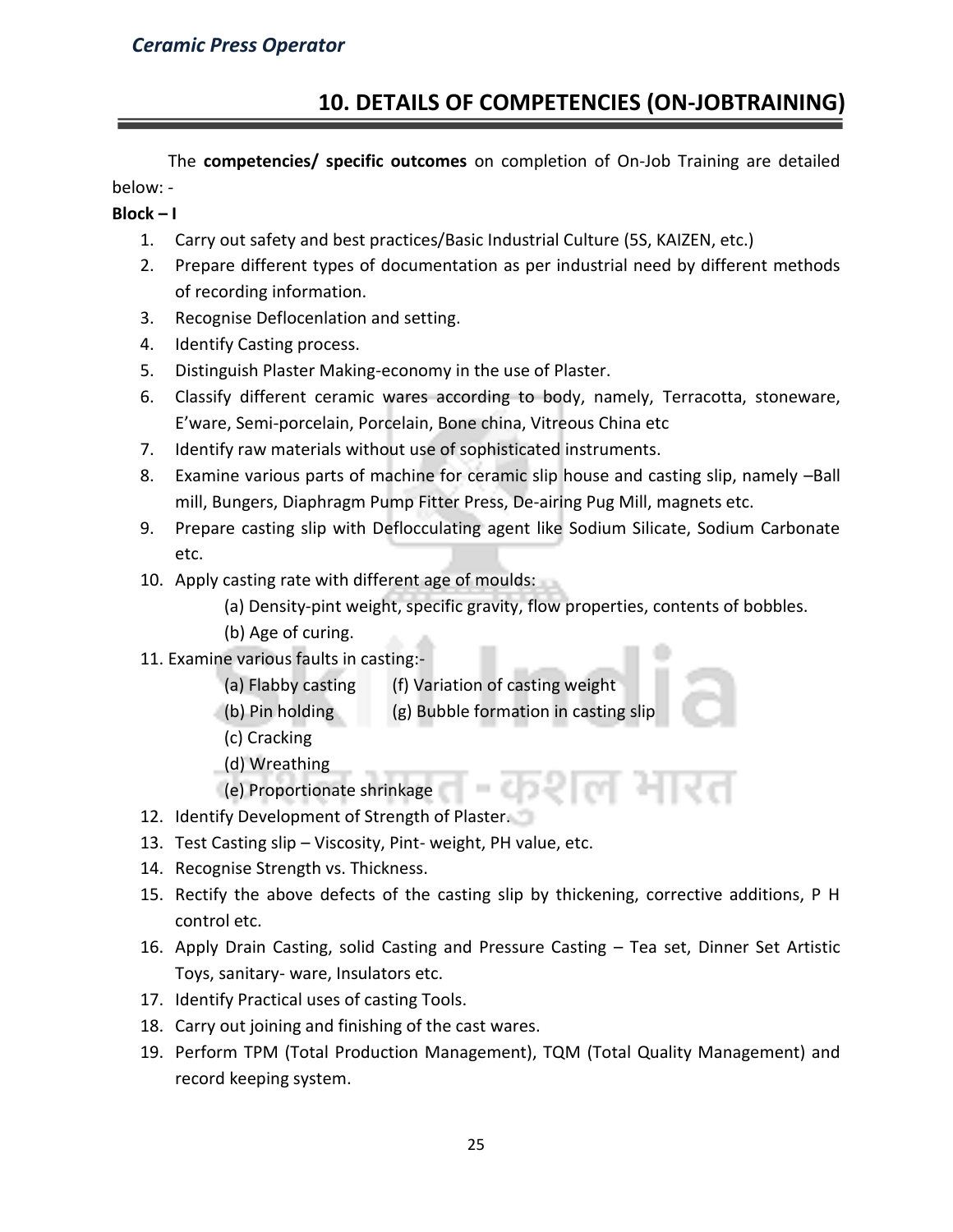# **ANNEXURE – I**

## INFRASTRUCTURE FOR PROFESSIONAL SKILL & PROFESSIONAL KNOWLEDGE

|                                                                     | <b>CERAMIC PRESS OPERATOR</b>                                                         |                              |                |  |  |  |  |  |  |  |
|---------------------------------------------------------------------|---------------------------------------------------------------------------------------|------------------------------|----------------|--|--|--|--|--|--|--|
| LIST OF TOOLS AND EQUIPMENT for Basic Training (For 20 Apprentices) |                                                                                       |                              |                |  |  |  |  |  |  |  |
|                                                                     | A. TRAINEES TOOL KIT (For each additional unit trainees tool kit SI. 1-18 is required |                              |                |  |  |  |  |  |  |  |
|                                                                     | additionally)                                                                         |                              |                |  |  |  |  |  |  |  |
| SI.                                                                 |                                                                                       | <b>Specification</b>         |                |  |  |  |  |  |  |  |
| no.                                                                 | <b>Name of the Tool &amp; Equipments</b>                                              | Quantity                     |                |  |  |  |  |  |  |  |
| 1.                                                                  | Safety goggles (armoured heat proof)                                                  |                              | 1              |  |  |  |  |  |  |  |
| 2.                                                                  | Protective apron (jute or Asbestos)                                                   |                              | $\mathbf{1}$   |  |  |  |  |  |  |  |
| 3.                                                                  | <b>Rule Steel</b>                                                                     | 300 M.M/12"                  | $\mathbf{1}$   |  |  |  |  |  |  |  |
| 4.                                                                  | <b>Tool Tray</b>                                                                      |                              | 1              |  |  |  |  |  |  |  |
| 5.                                                                  | Hand Brush.                                                                           | 25 m.m                       | $\mathbf 1$    |  |  |  |  |  |  |  |
| 6.                                                                  | <b>Steel Rule</b>                                                                     | 6"/150 m.m.                  | 1              |  |  |  |  |  |  |  |
| 7.                                                                  | Foot Wear / Asbestos Over-shoes                                                       |                              | $\mathbf{1}$   |  |  |  |  |  |  |  |
|                                                                     | <b>Try Square</b>                                                                     | 250 m.m/10" (for wood        |                |  |  |  |  |  |  |  |
| 8.                                                                  |                                                                                       | work)                        | 1              |  |  |  |  |  |  |  |
| 9.                                                                  | Making Gauge (wood work)                                                              |                              | $\mathbf{1}$   |  |  |  |  |  |  |  |
| 10.                                                                 | Diagonal scale                                                                        |                              | 1              |  |  |  |  |  |  |  |
| 11.                                                                 | Divider                                                                               |                              | $\mathbf{1}$   |  |  |  |  |  |  |  |
| 12.                                                                 | <b>Iron Moulds</b>                                                                    |                              | 3              |  |  |  |  |  |  |  |
| 13.                                                                 | <b>Wooden Moulds</b>                                                                  |                              | 3              |  |  |  |  |  |  |  |
| 14.                                                                 | Wooden Hammer                                                                         |                              | $\mathbf{1}$   |  |  |  |  |  |  |  |
| 15.                                                                 | Crucible                                                                              | (30 c.c. capacity)           | $\mathbf{1}$   |  |  |  |  |  |  |  |
| 16.                                                                 | Tongs (Nickel plated)                                                                 |                              | $\mathbf{1}$   |  |  |  |  |  |  |  |
| 17.                                                                 | <b>Specific Gravity bottle</b>                                                        |                              |                |  |  |  |  |  |  |  |
|                                                                     | <b>B: INSTRUMENTS &amp; GENERAL SHOP OUTFIT</b>                                       |                              |                |  |  |  |  |  |  |  |
| 18.                                                                 | Standard Chemicals required for Acidimetry                                            |                              |                |  |  |  |  |  |  |  |
|                                                                     | & Alhalimentry                                                                        |                              | 1              |  |  |  |  |  |  |  |
| 19.                                                                 | <b>Torsion Viscometer</b>                                                             |                              | 1              |  |  |  |  |  |  |  |
| 20.                                                                 | <b>Small Fitter Press</b>                                                             |                              | $\mathbf{1}$   |  |  |  |  |  |  |  |
| 21.                                                                 | <b>Small Vacuum Pugmill (moterised)</b>                                               |                              | $\mathbf{1}$   |  |  |  |  |  |  |  |
| 22.                                                                 | Modulus of rupture apparatus                                                          |                              | $\mathbf{1}$   |  |  |  |  |  |  |  |
| 23.                                                                 | Platinum Crucible                                                                     | (30 capacity)                | $\overline{2}$ |  |  |  |  |  |  |  |
| 24.                                                                 | <b>Nickel Crucible</b>                                                                | (30 capacity)                | 8              |  |  |  |  |  |  |  |
| 25.                                                                 | <b>Electric Furnace</b>                                                               | 1000 <sup>o</sup> c capacity | $\mathbf{1}$   |  |  |  |  |  |  |  |
| 26.                                                                 | <b>Electric Furnace</b>                                                               | 1450 <sup>o</sup> c capacity | $\mathbf{1}$   |  |  |  |  |  |  |  |
| 27.                                                                 | <b>Gas fired Muffle Furnace</b>                                                       | 1200 <sup>o</sup> c capacity | $\mathbf{1}$   |  |  |  |  |  |  |  |
| 28.                                                                 | Vacuum Pump                                                                           |                              | 1              |  |  |  |  |  |  |  |
| 29.                                                                 | Vacuum Desecicator                                                                    |                              | $\overline{2}$ |  |  |  |  |  |  |  |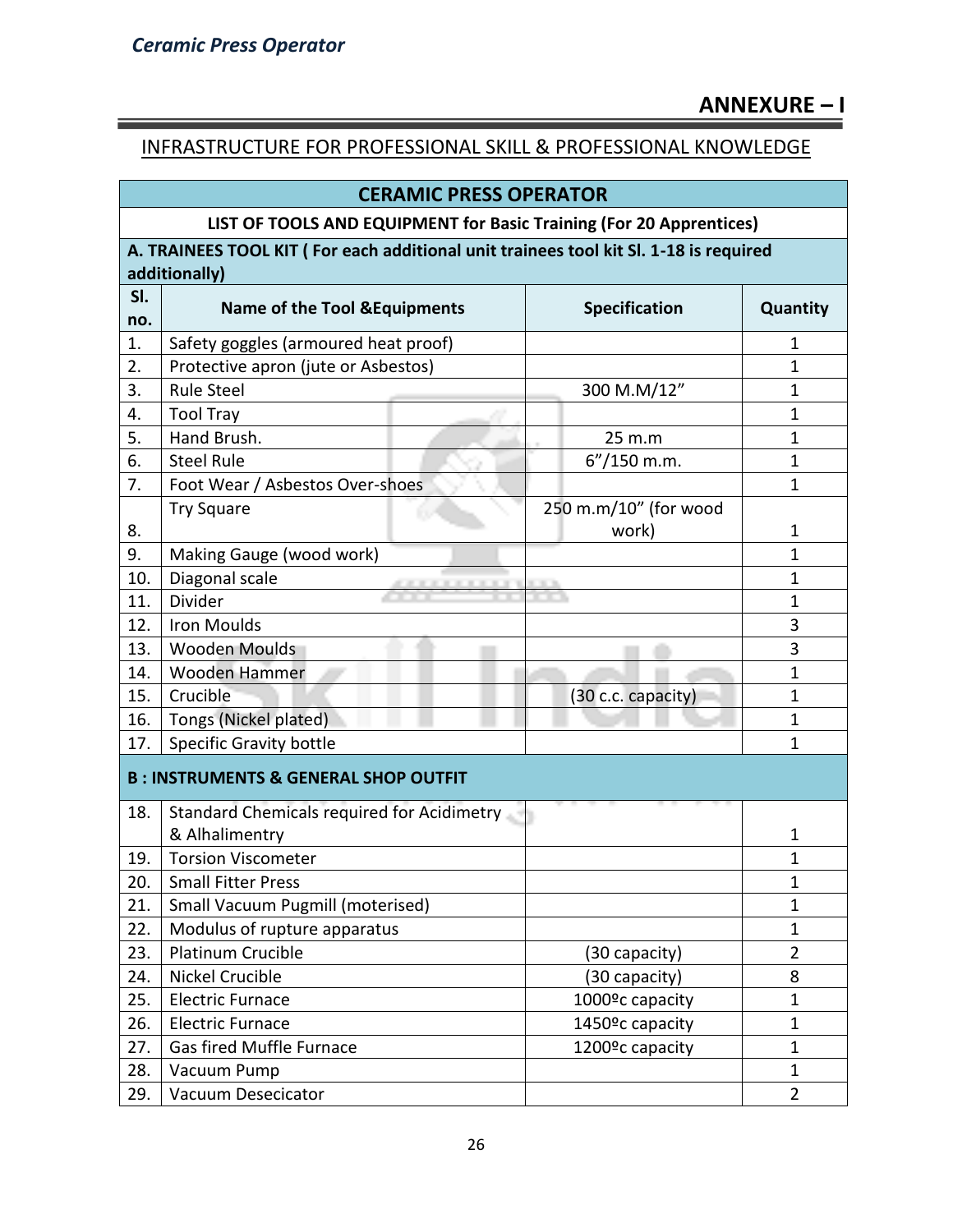| 30. | Porcelain Mortar & Pestle                      |                                                             |                        | 6              |
|-----|------------------------------------------------|-------------------------------------------------------------|------------------------|----------------|
| 31. | Iron Mortar & Pestle                           |                                                             |                        | 3              |
| 32. | Horse-sheet magnet                             |                                                             |                        | 4              |
| 33. | Stop-Watch                                     |                                                             |                        | $\overline{2}$ |
| 34. | <b>Chemical Balance</b>                        |                                                             |                        | $\overline{2}$ |
| 35. | Student petrological Microscope                |                                                             |                        | 1              |
| 36. | Tongs assorted                                 |                                                             |                        | 4              |
| 37. | <b>Asbestos Hand Gloves</b>                    |                                                             |                        | 4 pairs        |
| 38. | Pint Mug Enamek                                |                                                             |                        | 6              |
| 39. | Rule, contraction                              |                                                             | 600 m.m.               | $\mathbf{1}$   |
| 40. | Drill, Ratchet Brace                           |                                                             | 10"/250 m.m.           | $\mathbf{1}$   |
| 41. | Auger                                          |                                                             | 6.9.12.15 m.m assorted | 1 each         |
| 42. | Blow lamp, Kerosene                            |                                                             |                        | 2              |
| 43. | Shovel, hand                                   |                                                             |                        | $\overline{2}$ |
| 44. | <b>Wheel Barrows</b>                           |                                                             |                        | $\mathbf{1}$   |
| 45. | <b>Funnel Enamel</b>                           |                                                             | 75 m.m.                | 4              |
| 46. | <b>Funnel Enamel</b>                           |                                                             | 150 m.m.               | 4              |
| 47. | Buretties, Pipette measuring cylinders, etc as |                                                             |                        | As             |
|     | required in a Chemical Laboratory.             |                                                             |                        | Required       |
| 48. | <b>Standard sieves</b>                         |                                                             | (I.S.Std)              | 1 Set          |
| 49. | Chisel Cold Flat                               | <b><i><u><i><b>A</b></i></u></i> A <i>A A A A A A A</i></b> | 12 m.m.                | 4 Set          |
| 50. | <b>Chisel Cold Flat</b>                        |                                                             | 20 m.m.                | 4              |
| 51. | Hammer Ball pien                               |                                                             | 1 k.g.                 | 4              |
| 52. | Hammer Ball pien                               |                                                             | 2 k.g.                 | $\overline{4}$ |
| 53. | <b>Half Round file</b>                         |                                                             | 150 m.m.               | 4              |
| 54. | Remmer flat                                    |                                                             |                        | 4              |
| 55. | Wrench adjustable                              |                                                             | 75 m.m.                | $\overline{2}$ |
| 56. | Wire Brush                                     |                                                             |                        | 4              |
| 57. | <b>Screw Driver</b>                            |                                                             | 250 m.m.               | 3              |
| 58. | <b>Screw Driver</b><br>36 L                    | a s<br>- 16                                                 | 150 m.m.<br>76 L       | 4              |
| 59. | <b>Engineering Try Square</b>                  |                                                             | 150 m.m.               | $\overline{2}$ |
| 60. | Scriber                                        |                                                             | 200 m.m.               | 4              |
| 61. | Pliers                                         |                                                             | 200                    | 4              |
| 62. | Caliper outside                                |                                                             | 150m.m.                | 4              |
| 63. | Caliper inside                                 |                                                             | 150m.m.                | 4              |
| 64. | Face shields (Clear)                           |                                                             |                        | 8              |
| 65. | <b>Head Wear</b>                               |                                                             |                        | 8              |
| 66. | Fire extinguisher foan, chemical (according to |                                                             |                        |                |
|     | factory regulation)                            |                                                             |                        | $\overline{2}$ |
| 67. | First-Aid Box including burn treatment         |                                                             |                        | $\overline{2}$ |
| 68. | Fire Buckets with stand                        |                                                             |                        | 4 Sets         |
| 69. | Work Bench.                                    |                                                             | 2m x 1.5m x 750 m.m    | 2 Nos.         |
| 70. | Vice, Bench                                    |                                                             | 125m.m.jaw             | 4              |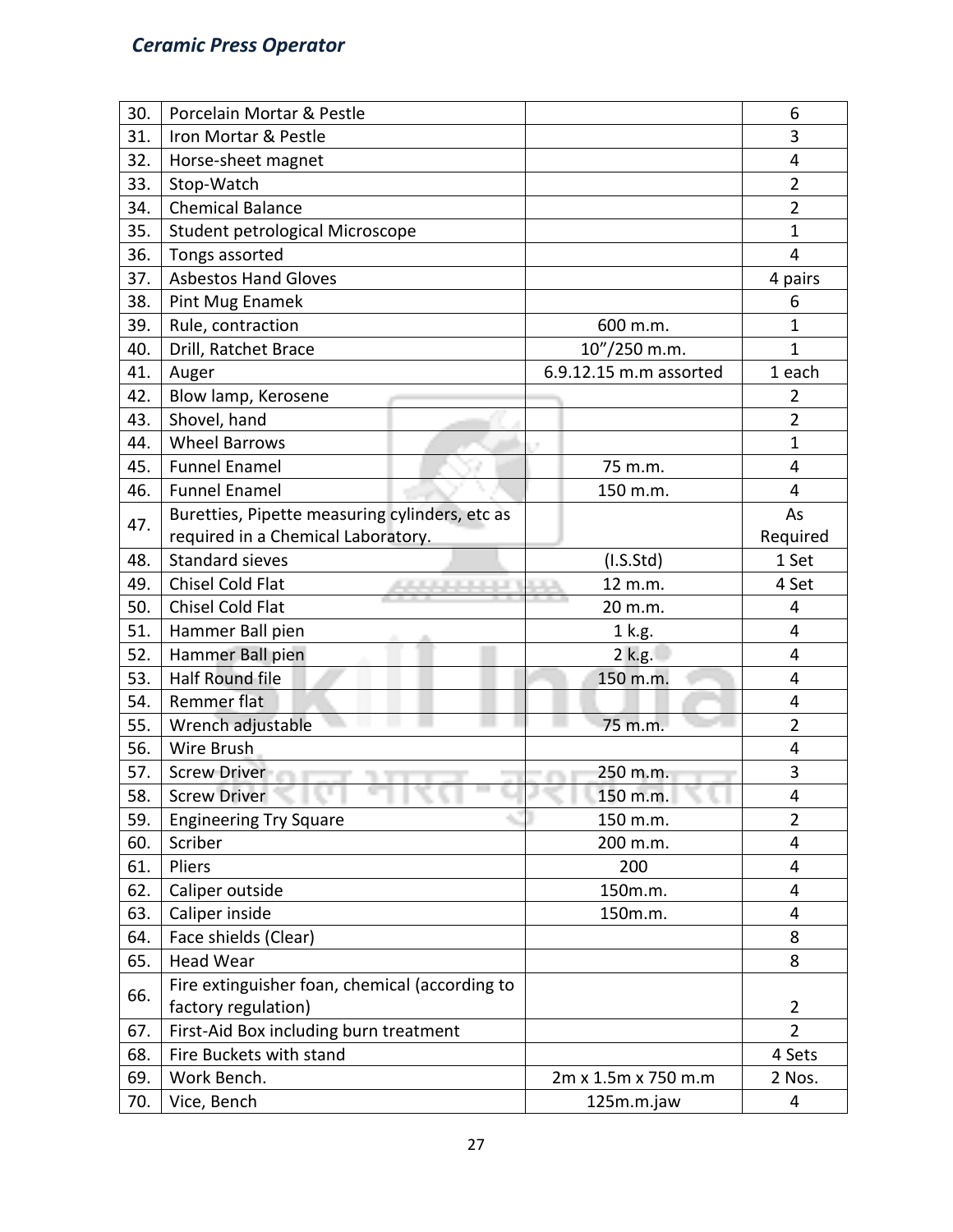| 71. | Locker Steel                               |                       | with 8 Drawers each | $\overline{2}$ |  |  |
|-----|--------------------------------------------|-----------------------|---------------------|----------------|--|--|
| 72. | <b>Hack Saw Frame</b>                      |                       | adjustable 225mm to |                |  |  |
|     |                                            |                       | 300m.m              | 4              |  |  |
| 73. | <b>Hack Saw Blades</b>                     |                       | 300 m.m.            | As             |  |  |
|     |                                            |                       |                     | Required       |  |  |
| 74. | Mallet Hide                                |                       |                     | 4              |  |  |
| 75. | Different tools & appliances for colouring |                       |                     | 8 Sets         |  |  |
| 76. | <b>Taper Trowel</b>                        |                       |                     | 4 (different   |  |  |
|     |                                            |                       |                     | sets)          |  |  |
| 77. | Temperature recorders                      |                       |                     | 4 Sets         |  |  |
| 78. | <b>Bunsen Burner</b>                       |                       |                     | 8              |  |  |
| 79. | <b>Refractory Fire Bricks</b>              |                       |                     | As             |  |  |
|     |                                            |                       |                     | Required       |  |  |
| 80. | Oil/ Gas Burners                           |                       |                     | 4 sets each    |  |  |
| 81. | Pyrometer / Thermocouples                  |                       |                     | 4 sets each    |  |  |
| 82. | Indicators(Temperature)                    |                       |                     | 4 sets each    |  |  |
| 83. | <b>Steel Almirah for Teacher</b>           |                       |                     | 1 (for each    |  |  |
|     |                                            |                       |                     | trade)         |  |  |
| 84. | <b>Magnifying Lense</b>                    |                       |                     | 4              |  |  |
| 85. | <b>Physical Balance</b>                    |                       | (250g.m.)           | 3              |  |  |
| 86. | <b>Travelling Microscope</b>               | <b>COLORADO DE 19</b> |                     | $\mathbf{1}$   |  |  |
|     | <b>C: GENERAL MACHINERY INSTALLATIONS</b>  |                       |                     |                |  |  |
| 87. | Double ended Bench Grinder                 |                       | 150 mm Wheeldia     | $\mathbf 1$    |  |  |
| 88. | Drying Oven                                |                       |                     | $\mathbf 1$    |  |  |
| 89. | <b>Liquid limit Device</b>                 |                       |                     | 3              |  |  |
| 90. | Jaw Crusher                                |                       |                     | $\mathbf{1}$   |  |  |
| 91. | Roller Mill                                |                       |                     | $\mathbf{1}$   |  |  |
| 92. | <b>Edge Runner</b>                         |                       |                     | $\mathbf{1}$   |  |  |
| 93. | Hammer Mill                                |                       |                     | $\mathbf{1}$   |  |  |
| 94. | <b>Ball Mill</b>                           |                       |                     | $\overline{1}$ |  |  |
| 95. | Pot Mill                                   |                       | (3 to a set)        | 3 sets         |  |  |
| 96. | <b>Weighing Scale</b>                      |                       | 10 k.g. capacity    | $\mathbf 1$    |  |  |
| 97. | <b>Weighing Scale</b>                      |                       | 50 k.g. capacity    | $\mathbf{1}$   |  |  |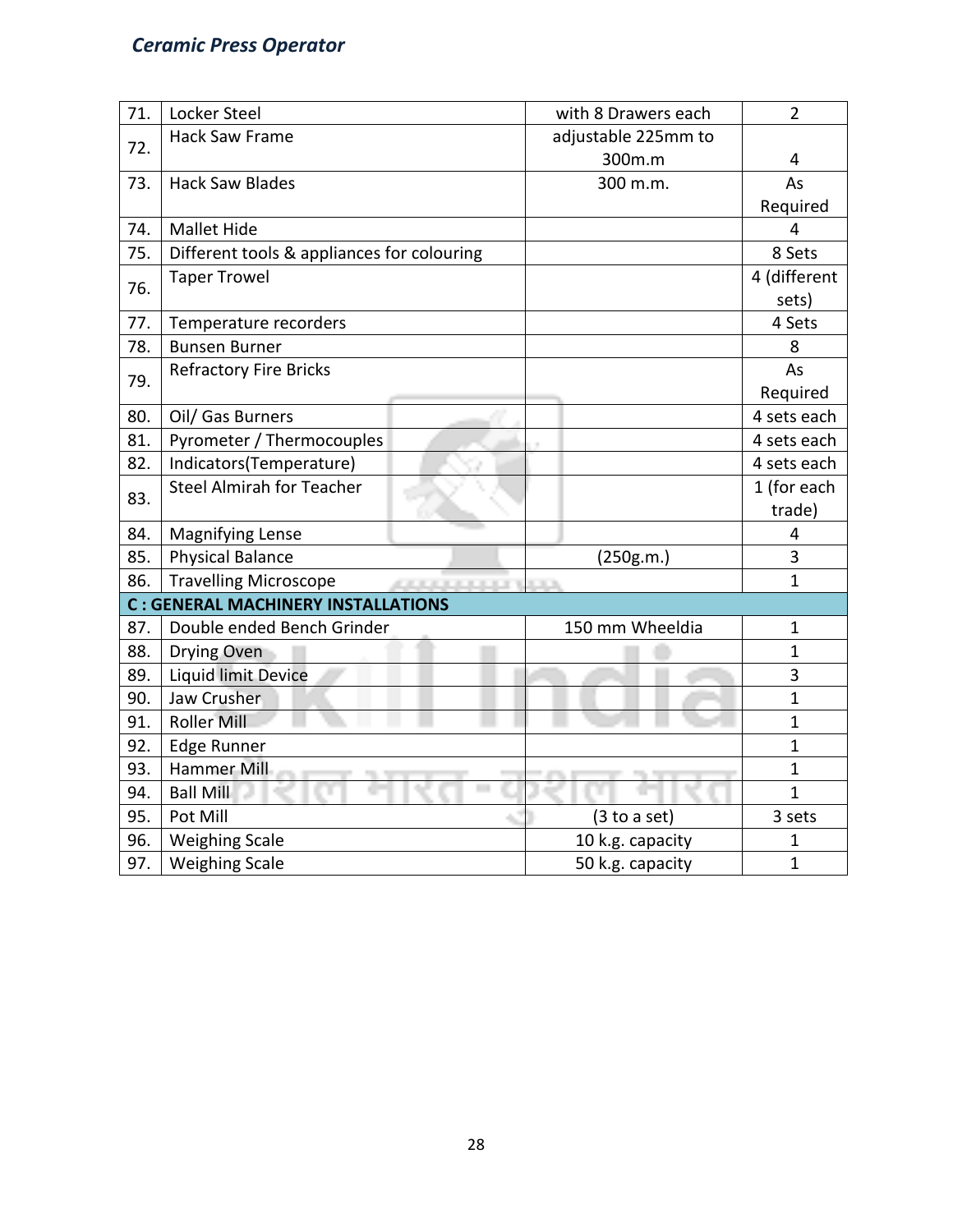| <b>TOOLS &amp; EQUIPMENTS FOR EMPLOYABILITY SKILLS</b> |                                                                                                                                                          |         |  |  |  |  |  |  |
|--------------------------------------------------------|----------------------------------------------------------------------------------------------------------------------------------------------------------|---------|--|--|--|--|--|--|
| SI. No.                                                | <b>Name of the Equipment</b>                                                                                                                             |         |  |  |  |  |  |  |
| 1.                                                     | Computer (PC) with latest configurations and Internet connection with<br>standard operating system and standard word processor and worksheet<br>software |         |  |  |  |  |  |  |
| 2.                                                     | <b>UPS - 500VA</b>                                                                                                                                       | 10 Nos. |  |  |  |  |  |  |
| 3.                                                     | Scanner cum Printer                                                                                                                                      | 1 No.   |  |  |  |  |  |  |
| 4.                                                     | <b>Computer Tables</b>                                                                                                                                   | 10 Nos. |  |  |  |  |  |  |
| 5.                                                     | <b>Computer Chairs</b>                                                                                                                                   | 20 Nos. |  |  |  |  |  |  |
| 6.                                                     | <b>LCD Projector</b>                                                                                                                                     | 1 No.   |  |  |  |  |  |  |
| 7 <sub>1</sub>                                         | White Board 1200mm x 900mm                                                                                                                               | 1 No.   |  |  |  |  |  |  |
|                                                        |                                                                                                                                                          |         |  |  |  |  |  |  |

*Note: - Above Tools &Equipments not required, if Computer LAB is available in the institute.*1000000001000

# Skill India कौशल भारत-कुशल भारत